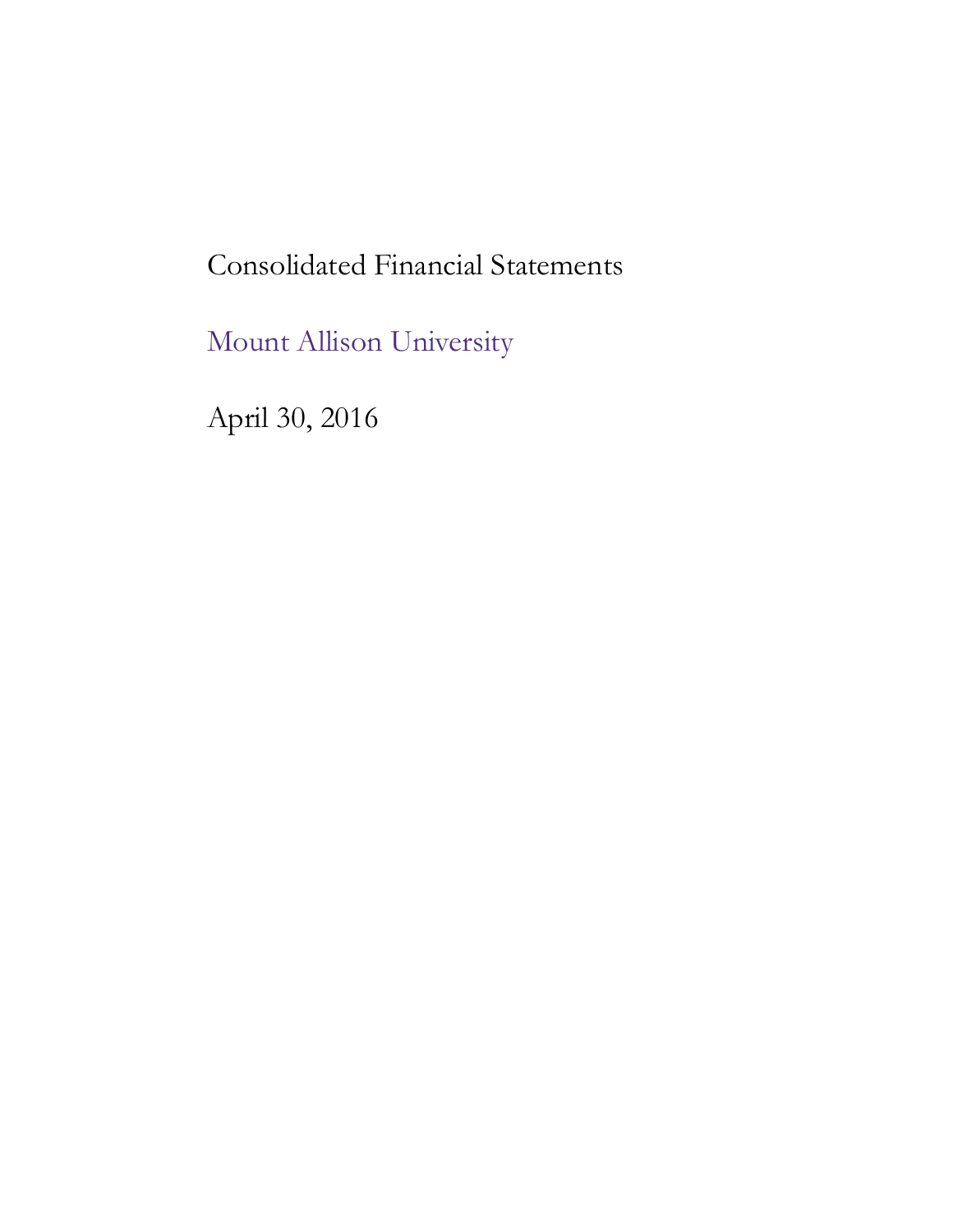# **Contents**

|                                                                       | Page           |
|-----------------------------------------------------------------------|----------------|
| Independent auditor's report                                          | $1 - 2$        |
| Consolidated statement of financial position                          | 3              |
| Consolidated statement of operations                                  | $\overline{4}$ |
| Consolidated statement of changes in net assets                       | $5-6$          |
| Consolidated statement of cash flows                                  | 7              |
| Notes to the consolidated financial statements                        | $8 - 19$       |
| Schedule of operating funds and net assets invested in capital assets | 20             |
| Schedule of general, ancillary and special program operating funds    | 21             |
| Schedule of research, special purpose and endowment expendable funds  | 22             |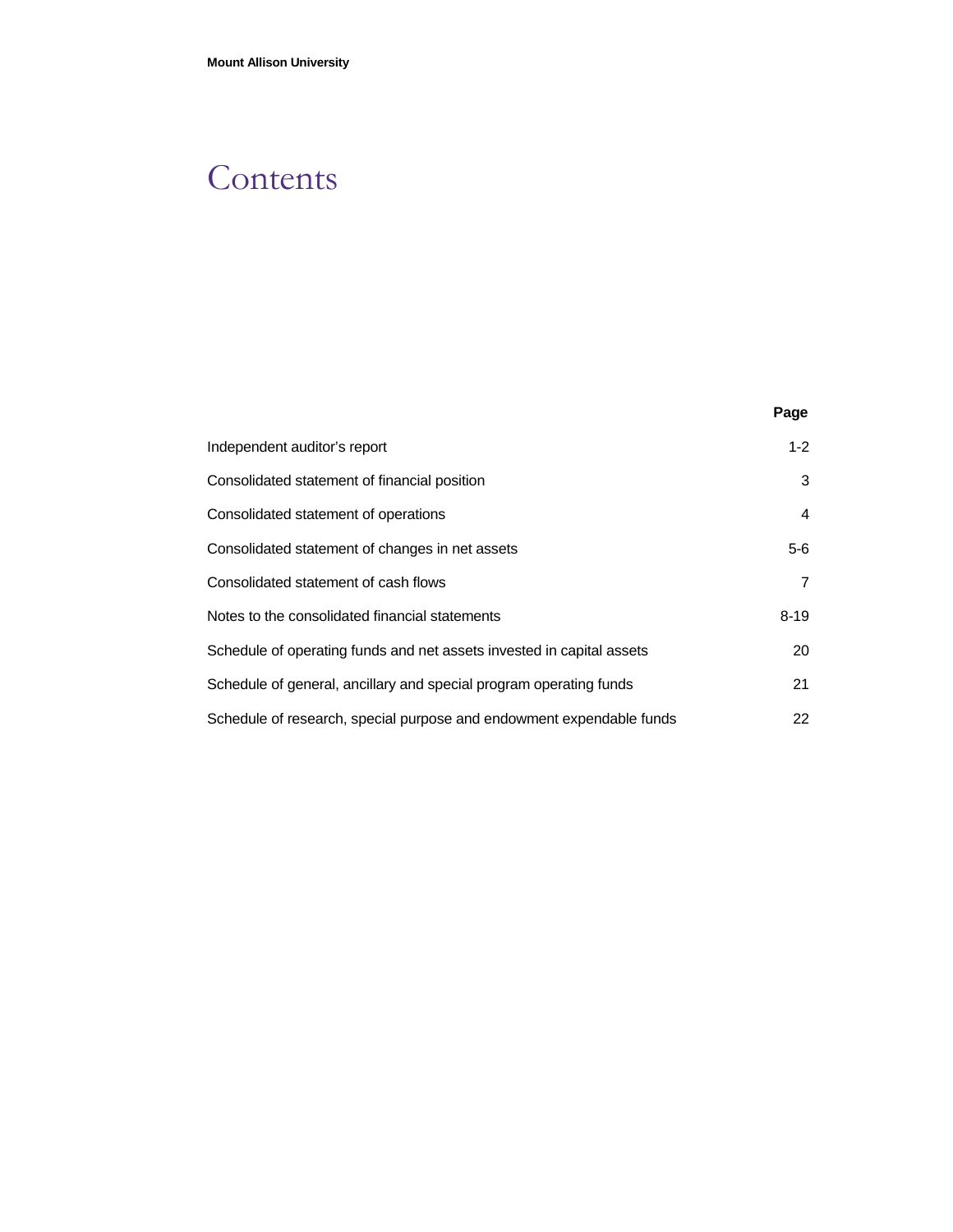

# Independent auditor's report

**Grant Thornton LLP** Suite 1100 2000 Barrington Street Halifax, NS B3J 3K1 T +1 902 421 1734

F +1 902 420 1068 www.GrantThornton.ca

To the Chair and members of the Board of Regents of **Mount Allison University**

We have audited the accompanying consolidated financial statements of Mount Allison University which comprise the consolidated statement of financial position as at April 30, 2016, the consolidated statements of operations, changes in net assets and cash flows for the year then ended, and a summary of significant accounting policies and other explanatory information.

### Management's responsibility for the consolidated financial statements

Management is responsible for the preparation and fair presentation of these consolidated financial statements in accordance with Canadian accounting standards for not-for-profit organizations and for such internal control as management determines is necessary to enable the preparation of consolidated financial statements that are free from material misstatement, whether due to fraud or error.

#### Auditor's responsibility

Our responsibility is to express an opinion on these consolidated financial statements based on our audit. We conducted our audit in accordance with Canadian generally accepted auditing standards. Those standards require that we comply with ethical requirements and plan and perform the audits to obtain reasonable assurance about whether the consolidated financial statements are free from material misstatement.

An audit involves performing procedures to obtain audit evidence about the amounts and disclosures in the consolidated financial statements. The procedures selected depend on the auditor's judgment, including the assessment of the risks of material misstatement of the consolidated financial statements, whether due to fraud or error.

In making those risk assessments, the auditor considers internal control relevant to the University's preparation and fair presentation of the consolidated financial statements in order to design audit procedures that are appropriate in the circumstances, but not for the purpose of expressing an opinion on the effectiveness of the University's internal control. An audit also includes evaluating the appropriateness of accounting policies used and the reasonableness of accounting estimates made by management, as well as evaluating the overall presentation of the consolidated financial statements.

We believe that the audit evidence we have obtained is sufficient and appropriate to provide a basis for our audit opinion.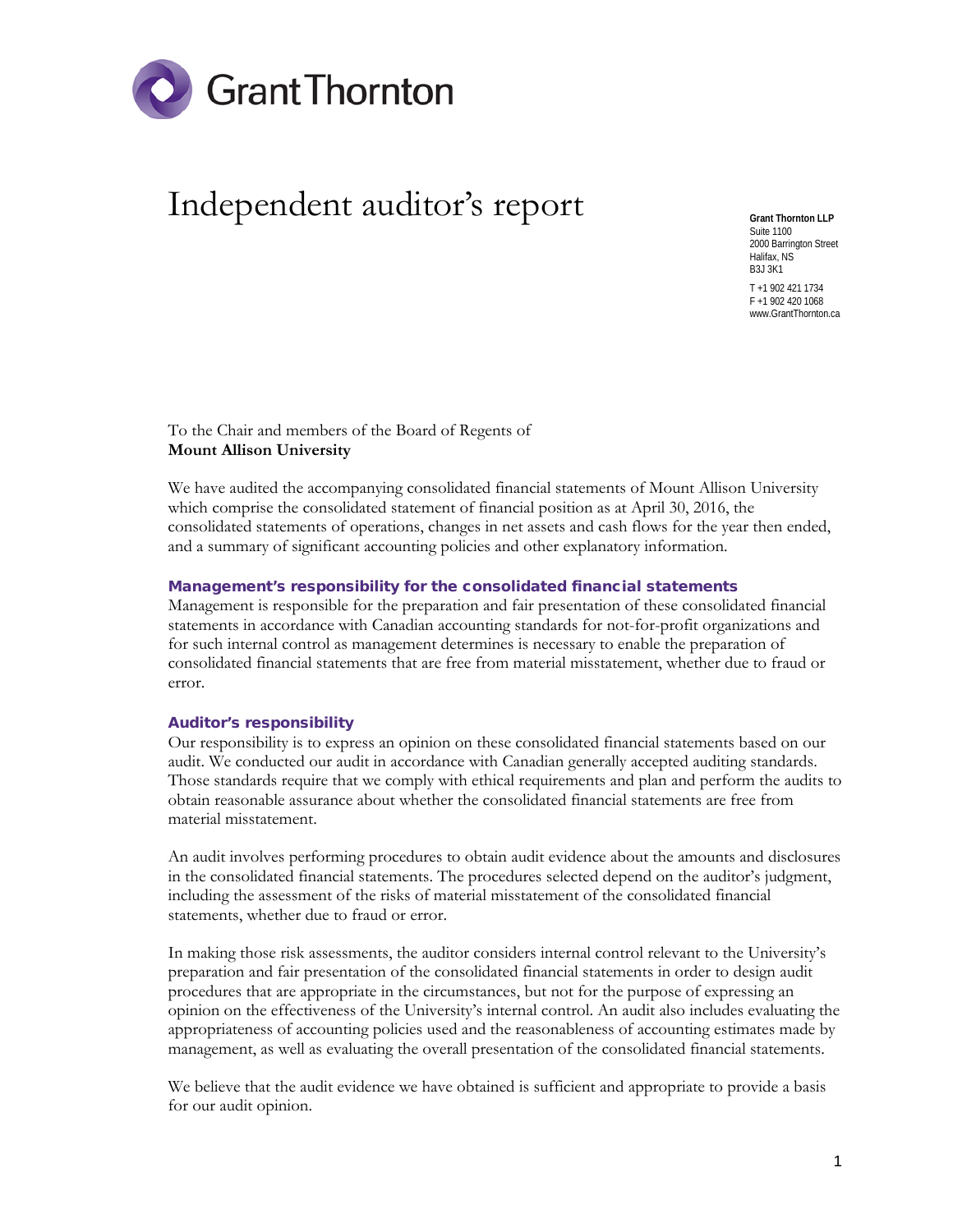

### Opinion

In our opinion, the consolidated financial statements present fairly, in all material respects, the financial position of Mount Allison University as at April 30, 2016, and the results of its operations and its cash flows for the year then ended in accordance with Canadian accounting standards for notfor-profit organizations.

#### Other matters

Our audit was conducted for the purpose of forming an opinion on the consolidated financial statements of Mount Allison University taken as a whole. The supplementary information included in the Schedules is presented for purposes of additional analysis and is not a required part of the consolidated financial statements. Such information has been subjected to the auditing procedures applied in the audit of the consolidated financial statements and, in our opinion, is fairly stated in all material respects in relation to the consolidated financial statements taken as a whole.

Halifax, Canada

Grant Thouton LLP

October 14, 2016 Chartered professional accountants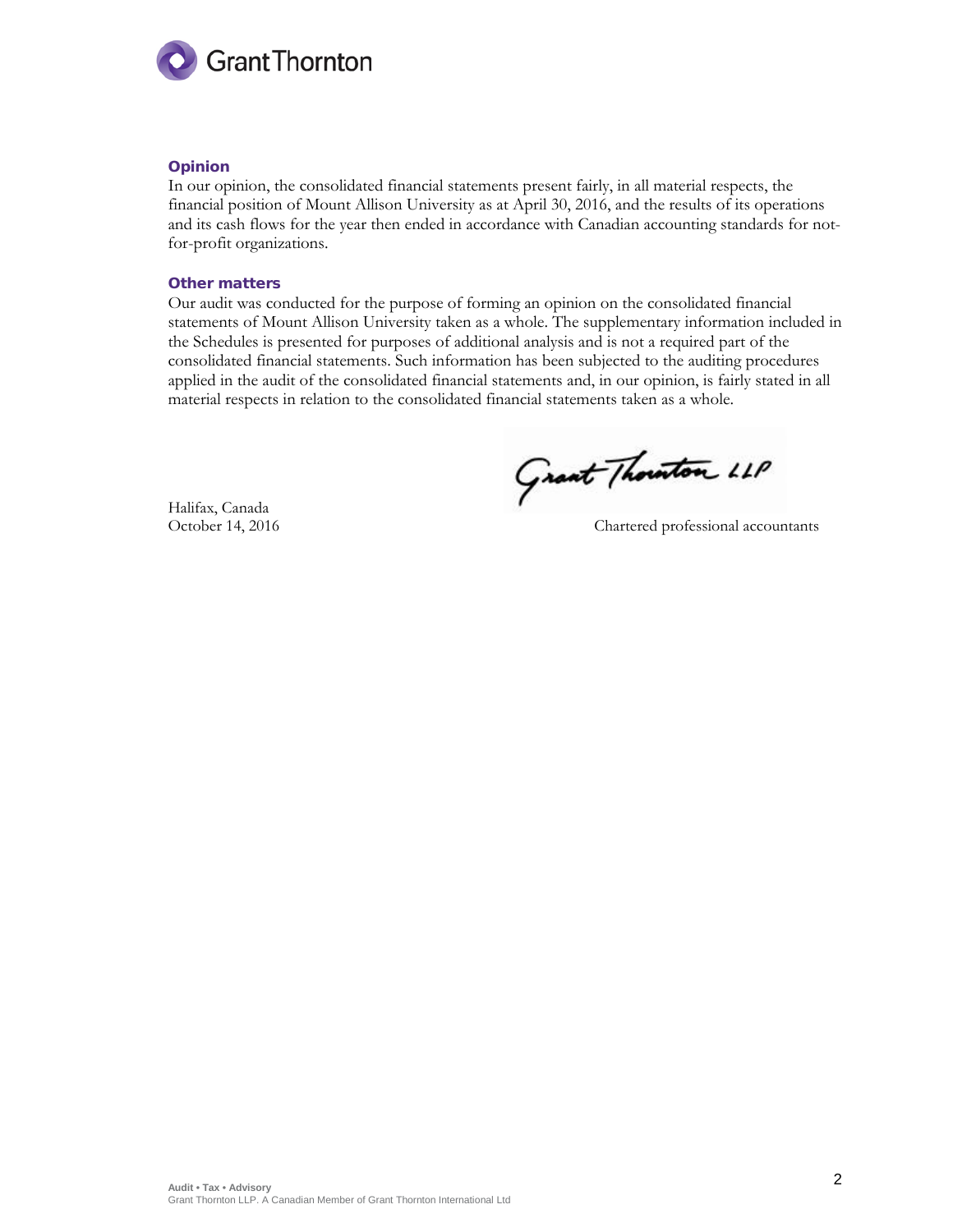| <b>Mount Allison University</b><br><b>Consolidated statement of financial position</b> |                   |                     |
|----------------------------------------------------------------------------------------|-------------------|---------------------|
| April 30                                                                               | 2016              | 2015                |
|                                                                                        |                   |                     |
| Assets                                                                                 |                   |                     |
| Current<br>Cash and cash equivalents (note 3)                                          | \$<br>12,653,577  | \$<br>9,324,348     |
| Accounts receivable (note 4)                                                           | 3,762,962         | 3,846,385           |
| Prepaid expenses and inventory                                                         | 1,250,154         | 1,304,324           |
|                                                                                        | 17,666,693        | 14,475,057          |
| Long term                                                                              |                   |                     |
| Investments (note 5)                                                                   | 162,310,188       | 171,642,384         |
| Capital assets (note 6)                                                                | 109,403,212       | 106,780,461         |
| Employee future benefit asset (note 9)                                                 | 868,214           | 3,283,642           |
|                                                                                        | 272,581,614       | 281,706,487         |
|                                                                                        |                   |                     |
|                                                                                        | 290,248,307<br>S  | \$<br>296,181,544   |
| <b>Liabilities</b><br>Current                                                          |                   |                     |
| Accounts payable and accrued liabilities (note 8)                                      | \$<br>8,611,431   | 5,894,370<br>\$     |
| Deferred income                                                                        | 1,124,485         | 1,258,585           |
|                                                                                        | 9,735,916         | 7,152,955           |
| Long term                                                                              |                   |                     |
| Employee future benefit obligation (note 9)                                            | 1,659,828         | 1,732,043           |
| Deferred contributions                                                                 |                   |                     |
| Related to capital assets (note 10)                                                    | 61,895,389        | 61,812,874          |
| Related to restricted and endowed funds (note 11)                                      | 12,448,722        | 12,126,633          |
|                                                                                        | 74,344,111        | 73,939,507          |
| Net assets (deficit)                                                                   | 85,739,855        | 82,824,505          |
| Invested in capital assets                                                             | 45,357,124        | 44,247,079          |
| Restricted for endowment purposes (note 12)                                            | 152,424,675       | 161,240,911         |
| Restricted for employee future benefit obligation                                      | 532,717           | 2,837,544           |
| Internally restricted                                                                  | 6,197,957         | 4,992,419           |
| Unrestricted                                                                           | (4,021)           | 39,086              |
|                                                                                        | 204,508,452       | 213,357,039         |
|                                                                                        | 290,248,307<br>\$ | \$<br>296, 181, 544 |

Commitments (note 14)

Contingent liabilities (note 15)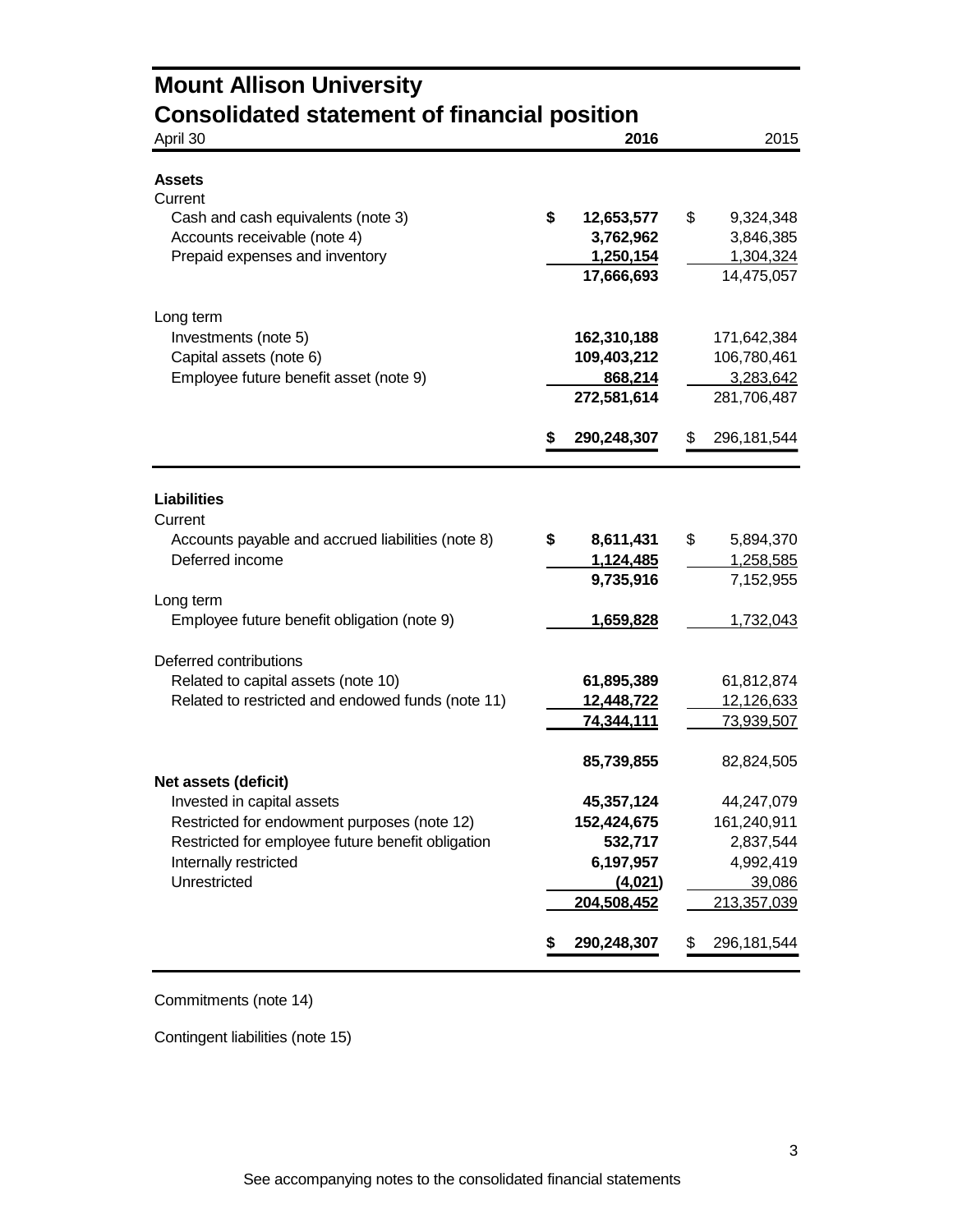## **Mount Allison University Consolidated statement of operations**

| Year ended April 30                                     | 2016 |             | 2015 |            |             |
|---------------------------------------------------------|------|-------------|------|------------|-------------|
|                                                         |      |             |      | Schedule 1 |             |
|                                                         |      |             |      |            |             |
| <b>Revenues</b><br>Government grants - provincial       | \$   | 22,441,893  | \$   |            | 21,447,087  |
| Government grants - federal                             |      | 2,887,196   |      |            | 2,964,996   |
| Student fees                                            |      | 30,775,748  |      |            | 30,175,877  |
| Bequests and donations                                  |      | 1,256,545   |      |            | 1,518,329   |
| Non-government grants                                   |      | 529,824     |      |            | 393,921     |
| Bookstore and conference income                         |      | 2,309,663   |      |            | 2,414,677   |
| Investment income                                       |      | 3,197,841   |      |            | 11,277,686  |
| Trust income                                            |      | 338,205     |      |            | 231,123     |
| Other income                                            |      | 1,629,457   |      |            | 1,488,830   |
| Amortization of deferred capital contributions          |      | 2,728,379   |      |            | 2,671,282   |
|                                                         |      | 68,094,751  |      |            | 74,583,808  |
| <b>Expenses</b>                                         |      |             |      |            |             |
| Academic departments                                    |      | 27,368,837  |      |            | 26,458,564  |
| Library                                                 |      | 2,641,254   |      |            | 2,820,580   |
| Computing services                                      |      | 2,255,262   |      |            | 2,230,622   |
| Administrative and general services                     |      | 8,344,020   |      |            | 8,747,047   |
| Physical plant                                          |      | 10,481,350  |      |            | 8,988,194   |
| <b>Student services</b>                                 |      | 6,808,091   |      |            | 6,598,258   |
| Ancillary services                                      |      | 6,302,870   |      |            | 6,038,996   |
| Amortization of capital assets                          |      | 4,589,684   |      |            | 4,566,456   |
|                                                         |      | 68,791,368  |      |            | 66,448,717  |
|                                                         |      |             |      |            |             |
| Revenues over expenses (expenses over                   |      |             |      |            |             |
| revenue)                                                |      | (696, 617)  |      |            | 8,135,091   |
|                                                         |      |             |      |            |             |
| Invested in capital assets                              |      | 1,110,045   |      |            | 5,643,831   |
| Investment (loss) income on internally restricted       |      |             |      |            |             |
| endowments                                              |      | (3,540,223) |      |            | 5,487,447   |
| Increase in net assets restricted for employee          |      |             |      |            |             |
| future benefit obligation                               |      | 571,130     |      |            | 380,457     |
| Increase (decrease) in internally restricted net assets |      | 1,205,538   |      |            | (3,389,534) |
|                                                         |      | (653, 510)  |      |            | 8,122,201   |
|                                                         |      |             |      |            |             |
| Change in unrestricted net assets                       |      | (43, 107)   | \$   |            | 12,890      |
|                                                         |      |             |      |            |             |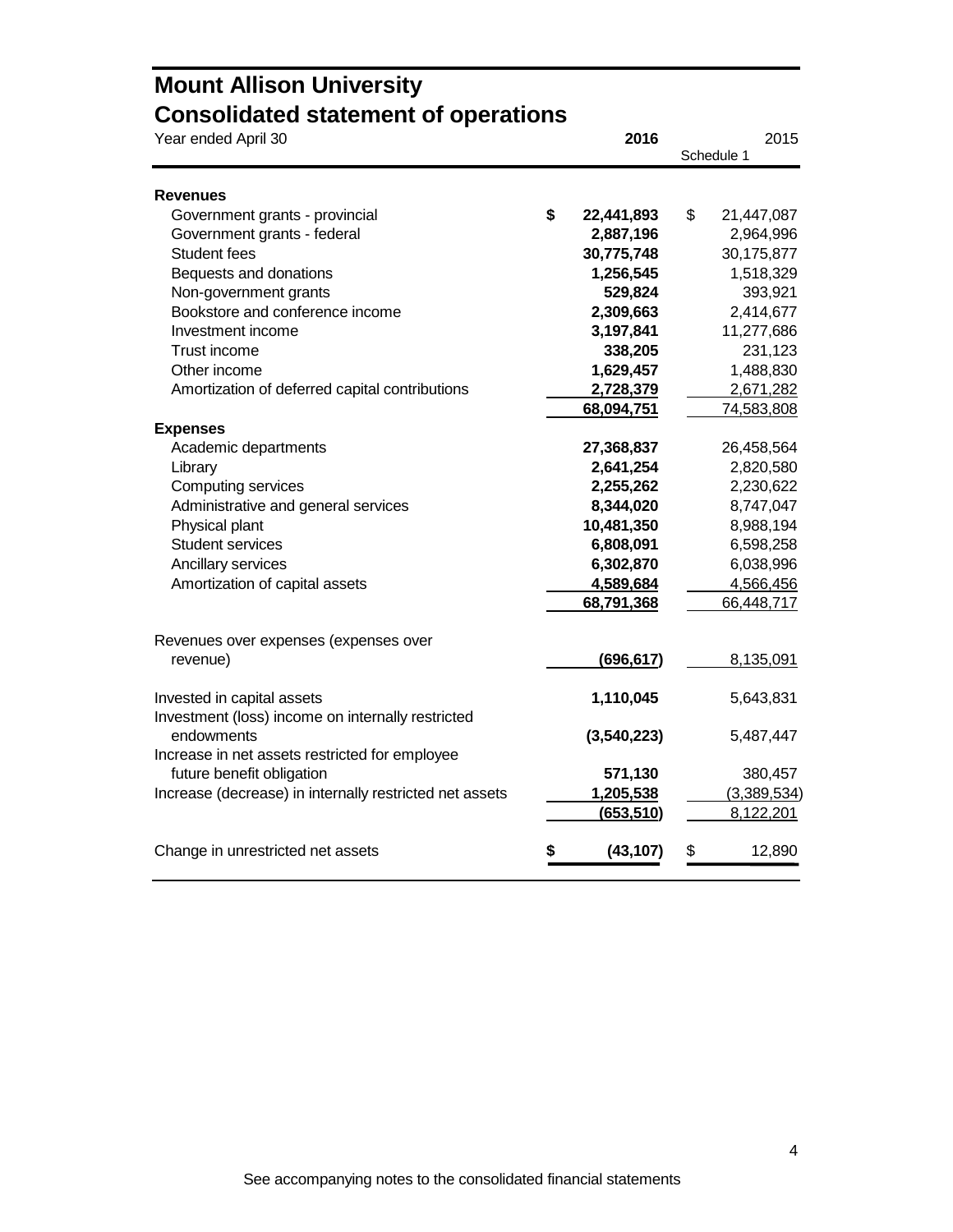## **Mount Allison University Consolidated statement of changes in net assets**

Year ended April 30

| General,<br>Ancillary and<br><b>Special Program</b><br><b>Operating Funds</b><br>2016                                  | Research,<br><b>Special Purpose</b><br>and Endowment<br><b>Expendable Funds</b><br>2016                         | <b>Net Assets</b><br><b>Invested in</b><br><b>Capital Assets</b><br>2016 | <b>Net Assets</b><br><b>Restricted for</b><br><b>Endowment</b><br><b>Purposes</b><br>2016 | <b>Total</b><br>2016                                              | Total<br>2015                                                                         |
|------------------------------------------------------------------------------------------------------------------------|-----------------------------------------------------------------------------------------------------------------|--------------------------------------------------------------------------|-------------------------------------------------------------------------------------------|-------------------------------------------------------------------|---------------------------------------------------------------------------------------|
| 2,876,630                                                                                                              | 4,992,419                                                                                                       | 44,247,079                                                               | \$161,240,911                                                                             | 213,357,039                                                       | \$187,117,290                                                                         |
| 1,395,069<br>(2,875,957)                                                                                               | (230, 381)                                                                                                      | (1,861,305)                                                              | 1,023,924<br>(6, 299, 937)                                                                | (696, 617)<br>1,023,924<br>(6, 299, 937)<br>(2,875,957)           | 8,135,091<br>8,553,434<br>8,168,978<br>1,382,246                                      |
|                                                                                                                        |                                                                                                                 |                                                                          |                                                                                           |                                                                   | 26,239,749                                                                            |
| 1,555,043<br>1,261,387<br>(326, 994)<br>(199, 601)<br>(3, 163, 223)<br>6,342<br>(867, 046)<br>(2, 347, 934)<br>528,696 | (1, 555, 043)<br>2,331,233<br>326,994<br>169,274<br>191,873<br>(28, 412)<br>1,435,919<br>1,205,538<br>6,197,957 | 2,971,350<br>2,971,350<br>1,110,045<br>45,357,124                        | (3,592,620)<br>30,327<br>22.070<br>(3,540,223)<br>(8,816,236)<br>152,424,675<br>S.        | (8,848,587)<br>204,508,452                                        | 26,239,749<br>\$213,357,039                                                           |
| \$<br>532,717<br>(4,021)                                                                                               | \$<br>6,197,957                                                                                                 | 45,357,124<br>\$                                                         | \$<br>152,424,675                                                                         | 45,357,124<br>S<br>152,424,675<br>532,717<br>6,197,957<br>(4,021) | 44,247,079<br>\$.<br>161,240,911<br>2,837,544<br>4,992,419<br>39,086<br>\$213,357,039 |
|                                                                                                                        | (1,480,888)<br>528,696                                                                                          | (230, 381)<br>6,197,957                                                  | (1,861,305)<br>45,357,124                                                                 | (5,276,013)<br>\$152,424,675                                      | (8,848,587)<br>204,508,452<br>S.                                                      |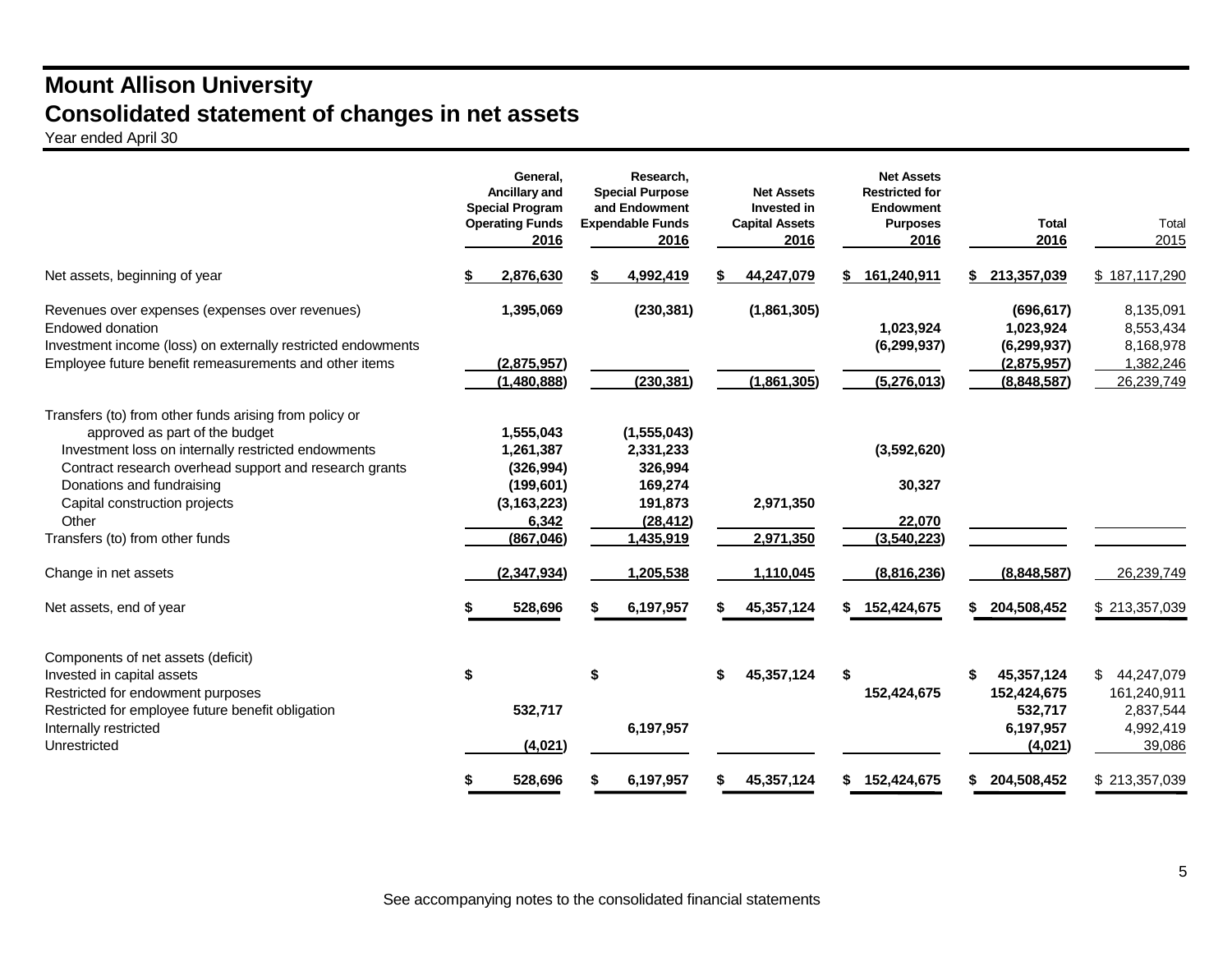| <b>Mount Allison University</b>                           |                   |                 |
|-----------------------------------------------------------|-------------------|-----------------|
| <b>Consolidated statement of cash flows</b>               |                   |                 |
| Year ended April 30                                       | 2016              | 2015            |
|                                                           |                   |                 |
| <b>Operating</b><br>Revenues over expenses (expenses over |                   |                 |
| revenues)                                                 | \$<br>(696, 617)  | \$<br>8,135,091 |
| Amortization of deferred contributions                    | (2,728,379)       | (2,671,282)     |
| Unrealized loss (gain) on investments                     | 12,267,713        | (10, 873, 947)  |
| Amortization of capital assets                            | 4,589,684         | 4,566,456       |
| Change in employee future benefit obligation              | (532, 744)        | (715, 311)      |
| Change in non-cash operating working capital              | 2,720,554         | (4,354,073)     |
|                                                           | 15,620,211        | (5,913,066)     |
| Contributions related to research and operations          |                   |                 |
| (earned) deferred during the year                         | 139,566           | (88, 935)       |
| Net cash provided (used) by operating activities          | <u>15,759,777</u> | (6,002,001)     |
| <b>Financing</b>                                          |                   |                 |
| Contributions related to special purpose fund and         |                   |                 |
| endowment expendable funds deferred                       |                   |                 |
| (earned) during the year                                  | 182,523           | (380, 633)      |
| Contributions related to capital assets deferred          |                   |                 |
| during the year                                           | 2,810,894         | 6,869,137       |
| Net cash provided by financing activities                 | 2,993,417         | 6,488,504       |
| Investing                                                 |                   |                 |
| Purchase of capital assets                                | (7, 212, 435)     | (15,021,295)    |
| Endowed restricted donations                              | 1,023,924         | 8,553,434       |
| Investment income (loss)                                  | (6, 299, 937)     | 8,168,978       |
| Net purchase of investments                               | (2,935,517)       | (7,604,562)     |
| Net cash used in investing activities                     | (15, 423, 965)    | (5,903,445)     |
| Net increase (decrease) in cash                           | 3,329,229         | (5,416,942)     |
| Cash and cash equivalents, beginning of year              | 9,324,348         | 14,741,290      |
| Cash and cash equivalents, end of year                    | 12,653,577        | \$<br>9,324,348 |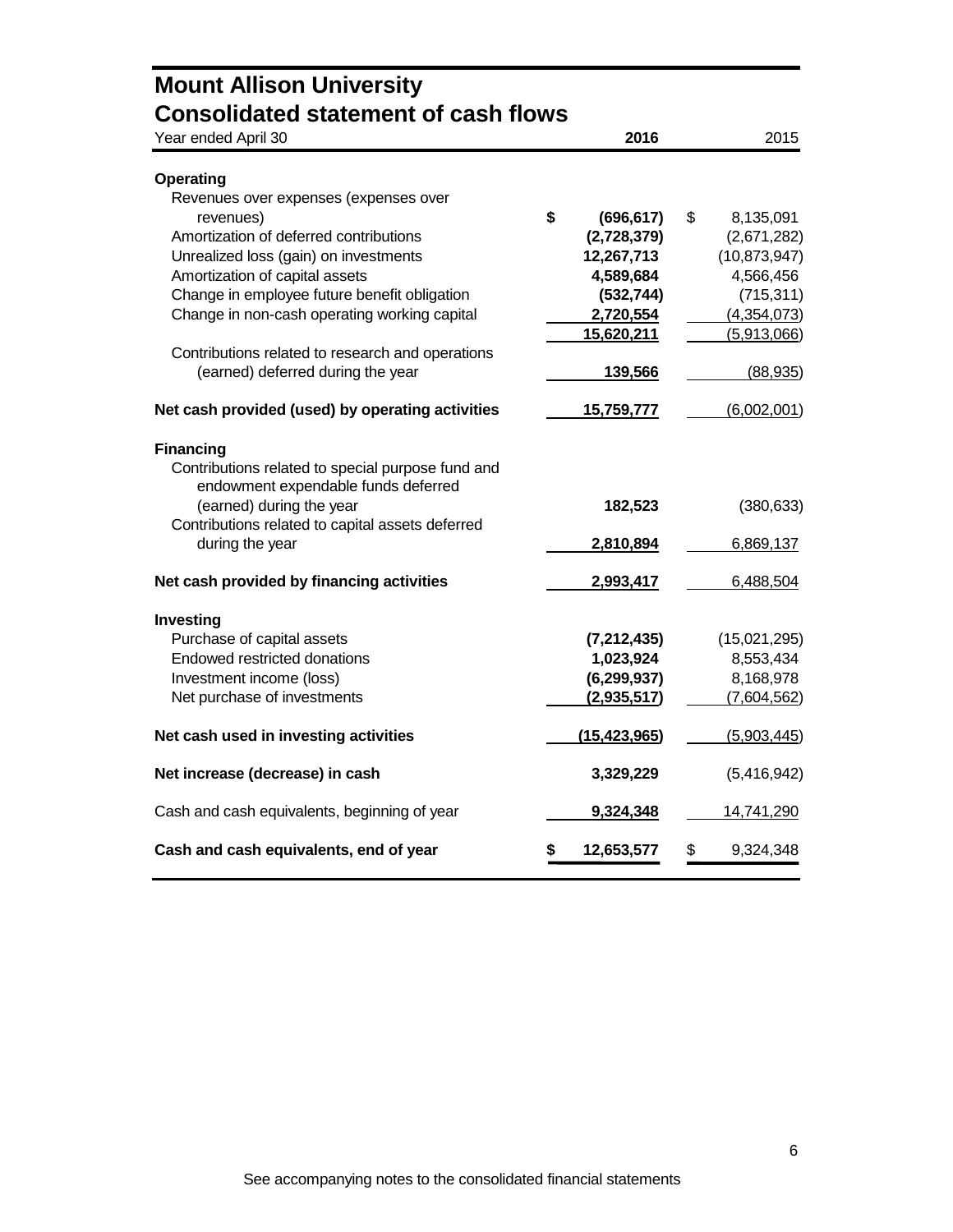April 30, 2016

### **1. Purpose of the organization**

Mount Allison University (the "University") operates under the authority of the *Mount Allison University Act*, 1993, a special act of the Legislative Assembly of the Province of New Brunswick. The University is dedicated to providing a rigorous liberal education of high quality primarily to undergraduate students in a co-educational, intimate, residential environment. The University is a charitable organization and, under the provisions of section 149 of the Income Tax Act, is exempt from paying income taxes.

### **2. Significant accounting policies**

### **Basis of accounting**

These consolidated financial statements have been prepared by management in accordance with Canadian accounting standards for not-for-profit organizations in Part III of the CPA Canada Handbook.

### **Use of estimates**

The preparation of consolidated financial statements requires management to make estimates and assumptions that affect the reported amounts of assets and liabilities as of the date of the consolidated financial statements and the reported amounts of revenues and expenses during the period. Actual amounts could differ from those estimates. The areas that are most subject to estimation and judgment include the amortization periods for capital assets, the accounts receivable allowance for doubtful accounts, and actuarial assumptions used to estimate employee future benefit obligation and the measurement of financial instruments.

### **Fund accounting**

University accounts are maintained in accordance with the principles of fund accounting. This method ensures observance of restrictions, if any, on the use of University resources by maintaining separate accounts for each fund. Contributions that have limitations placed on their use by parties external to the University are classified as restricted funds.

The following provides a brief description of each fund group:

The General Operating Fund includes academic, administrative, and other operating activities within the primary teaching and research function of the University which are funded by student fees, government grants and other revenue.

The Ancillary Operating Fund accounts for the provision of services of a revenue producing nature which are outside the primary University function of teaching and research. These include bookstore, residence, dining, University merchandise sales and conference services. Expenses reported in ancillary operations include direct costs as well as an apportionment of administrative and overhead costs of the University.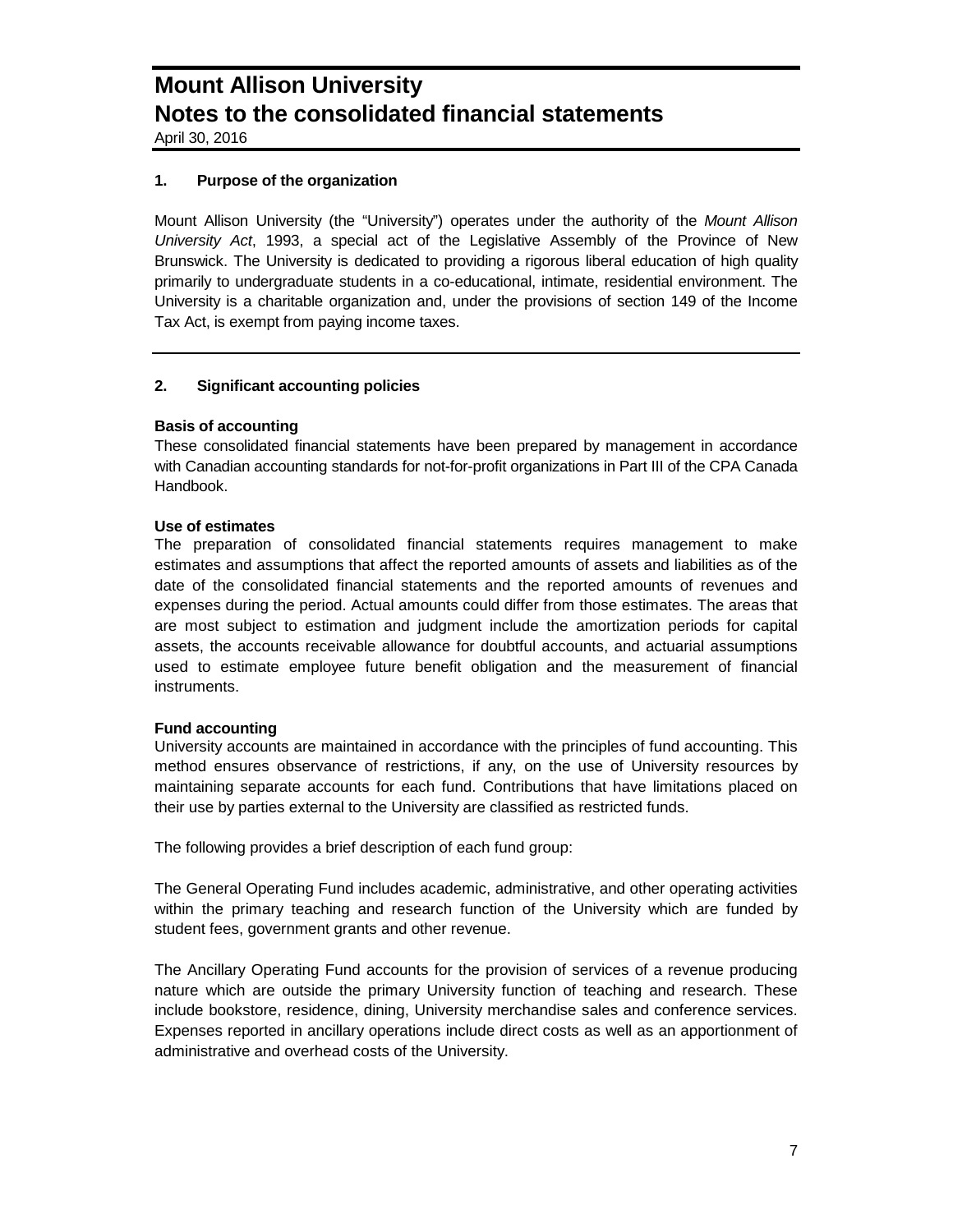April 30, 2016

### **2. Significant accounting policies (continued)**

### **Fund accounting (continued)**

The Special Program Operating Fund includes the Meighen Centre, the Purdy Crawford Teaching Centre and the University Advancement department. Unrestricted donations are also recorded here as revenue and then appropriated for special purposes.

The Endowment Principal Fund reflects the total resources which have been endowed, either by terms imposed by the benefactor or by the University.

The Endowment Expendable Fund accounts for investment income earned on the endowment principal that has been spent on restricted purposes. It also accounts for income on internally restricted or unrestricted endowments which is reported in the Special Program Operating Fund and then transferred to the Endowment Expendable Fund by way of interfund transfer. The unexpended portion of the prior year's spending allocation from externally restricted funds is deferred and available for spending in future years or is designated for year-end capitalization. The fund balance is comprised of the unexpended portion of internally restricted funds.

The Research Fund accounts for the expenditure of externally restricted contributions which have been received by the University from organizations or granting agencies and spent on research projects. It also accounts for funds appropriated from operating funds for research purposes by way of interfund transfer. Unspent externally restricted contributions are deferred on the consolidated statement of financial position. The fund balance represents unspent internally restricted funds.

The Special Purpose Fund accounts for the expenditure of externally restricted contributions which are not for research or endowment purposes. It also accounts for internally restricted funds appropriated from operating funds for special purposes. Unspent externally restricted funds are deferred. The fund balance represents unspent internally restricted funds.

The Capital Asset Fund accounts for the amortization of capital assets and the amortization of any externally restricted contributions received to fund those assets. The fund balance consists of unamortized capital assets which were financed with internal funds.

### **Revenue recognition**

The University follows the deferral method of accounting for contributions, which include donations and government grants.

Unrestricted contributions are recognized as revenue of the Operating Fund when received or receivable if the receivable amount can be reasonably estimated and collection is reasonably assured.

Externally restricted endowment contributions and the portion of income earned on externally restricted endowments are recognized as direct increases in net assets in the Endowment Principal Fund.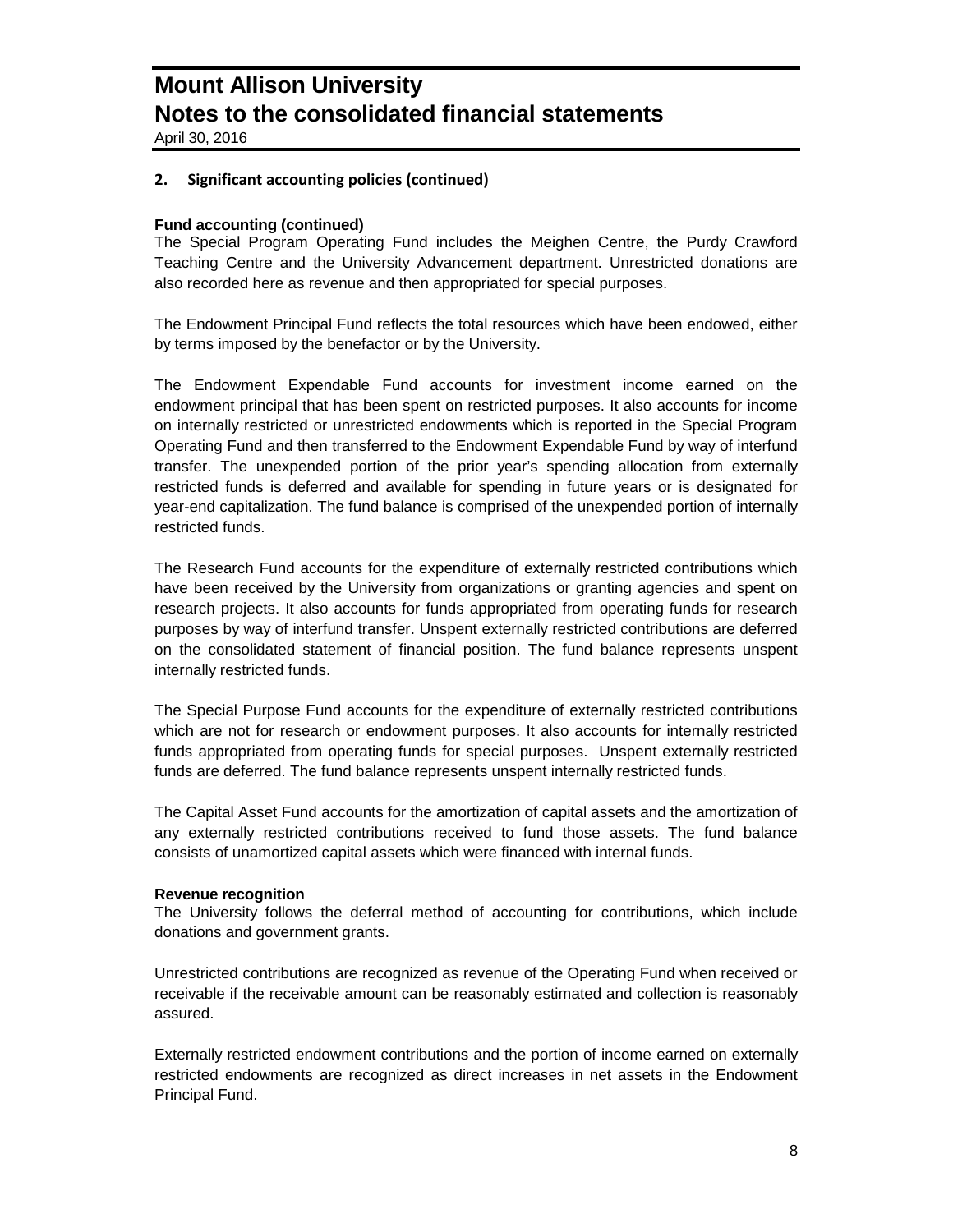April 30, 2016

### **2. Significant accounting policies (continued)**

#### **Revenue recognition (continued)**

Contributions which are externally restricted but are not endowed are recognized as revenue of the appropriate restricted fund as they are spent. Unspent balances are deferred and recognized as revenue in the year in which the related expenses are recognized.

Contributions of materials and services are not recorded.

Contributions of cash or cash equivalents restricted for capital assets are deferred and amortized on the same basis as the related capital asset costs.

Student fees are recognized as revenue as courses are held. Sales and service revenue are recognized at point of sale or when the service has been provided.

Bequests and donations are recorded on a cash basis. Pledged contributions are recorded when received.

#### **Inventory**

Inventories are valued at the lower of cost and net realizable value.

#### **Capital assets**

Land is stated at the nominal value of one dollar.

Collections are defined as works of art and historical treasures which are held for public exhibition, education, or research. The University maintains five major library collections as well as the Owens Art Gallery Permanent Collection. These collections are stated at the nominal value of one dollar. Further detail on these collections is provided in note 7.

Buildings, land improvements, and equipment are stated at their appraised values as at April 30, 1992, with all subsequent additions and betterments recorded at cost. Assets stated at appraised values are pooled and amortized separately from assets recorded at cost.

Amortization is provided on a straight-line basis. Useful lives are estimated at 5 years for equipment, 40 years for buildings and 20-40 years for land improvements. Amortization of the capitalized costs of constructed assets begins when the asset is available for use.

Library books, which are held for circulation, are not capitalized but are recorded as an expense in the year in which they are purchased.

Management reviews estimates of the useful lives of capital assets and adjusts the estimates as required. Management regularly reviews assets for indicators of impairment and records any impairment charges when the carrying amount exceeds the recoverable amount.

### **Appropriations from ancillary fund operation to capital projects**

Any excess of revenues over expenditures in the residence and conference operations is appropriated for capital projects related to the residence operation.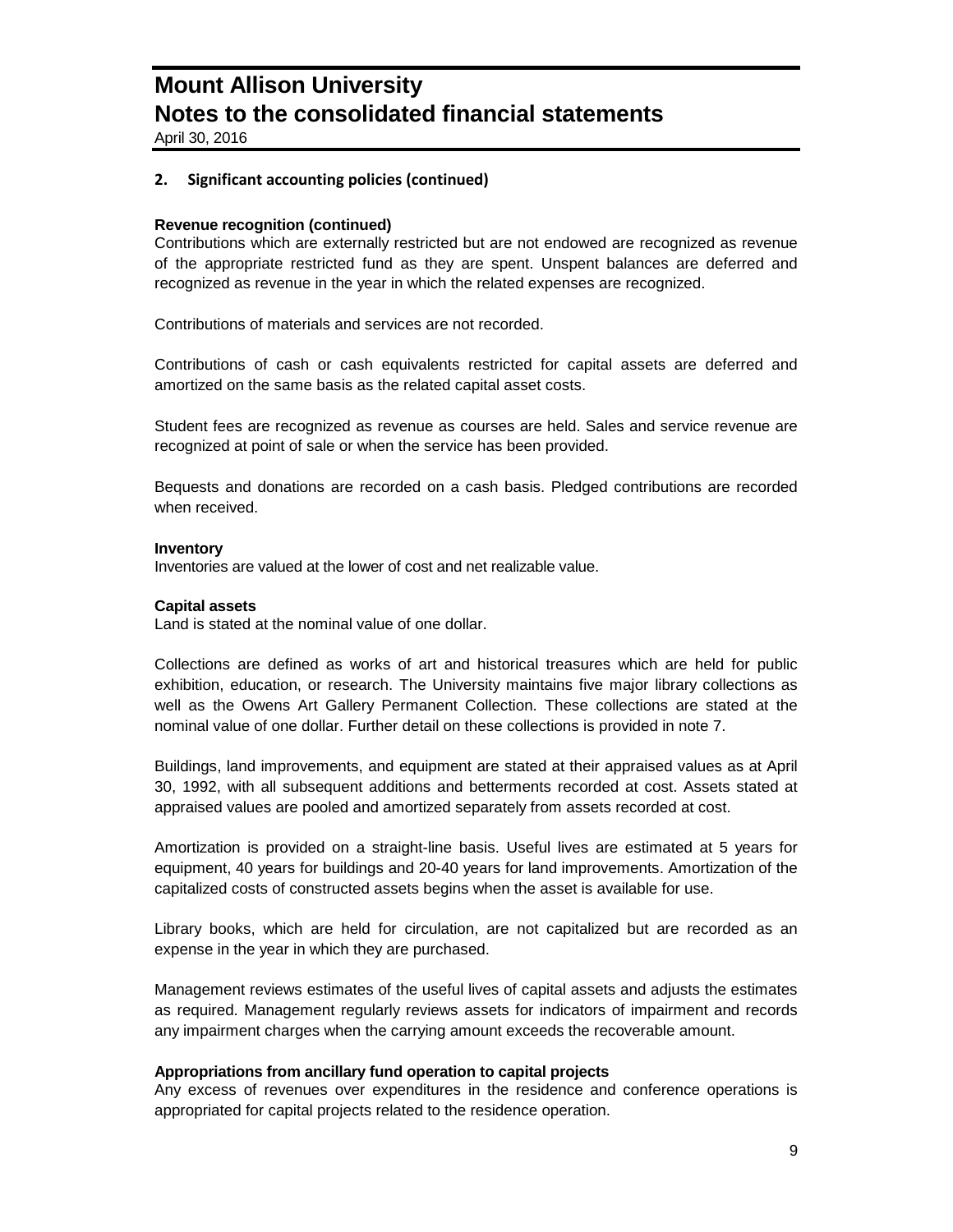April 30, 2016

### **2. Significant accounting policies (continued)**

### **Endowment income and spending allocation**

University policy limits the spending allocation on endowments to the lower of 5% of the market value at the end of the previous fiscal year and the average market value of the sixteen quarters in the previous four fiscal years. At the end of each year, the portion allocated for spending is deferred and reported as revenue in the Endowment Expendable Fund as it is spent. The remaining investment income is recognized as a direct increase in net assets in the Endowment Principal Fund. In years when the investment income is less than the spending allocation and fees, or when there is a realized loss, the difference is recorded as a decrease in net assets in the Endowment Principal Fund.

Income (loss) earned on internally restricted or unrestricted endowments is reported as revenue (loss) in the Special Program Operating Fund and transferred to the Endowment Expendable Fund or the Endowment Principal Fund. Authorized spending of endowment principal is reported as a direct decrease in net assets.

### **Financial instruments**

The University considers any contract creating a financial asset, liability or equity instrument a financial instrument, except in limited circumstances. The University's financial instruments consist of the following:

- Cash and cash equivalents
- Accounts receivable
- Investments
- Employee future benefit asset
- Accounts payable and accrued liabilities
- Employee future benefit obligation

The University initially measures its financial assets and liabilities at fair value, except for certain non-arm's length transactions. Financial assets or liabilities obtained in related party transactions are measured in accordance with the accounting policy for related party transactions.

The University subsequently measures all of its financial assets and financial liabilities at amortized cost except investments in equity instruments which is described below.

The University removes financial liabilities, or any portion thereof, when the obligation is discharged, cancelled or expires. Financial assets measured at cost are tested for impairment when there are indicators of impairment. Previously recognized impairment losses are reversed to the extent of the improvement providing the asset is not carried at an amount, at the date of reversal, greater than the amount that would have been the carrying amount had no impairment loss been recognized previously. The amounts of any write-downs or reversals are recognized in the consolidated statement of operations.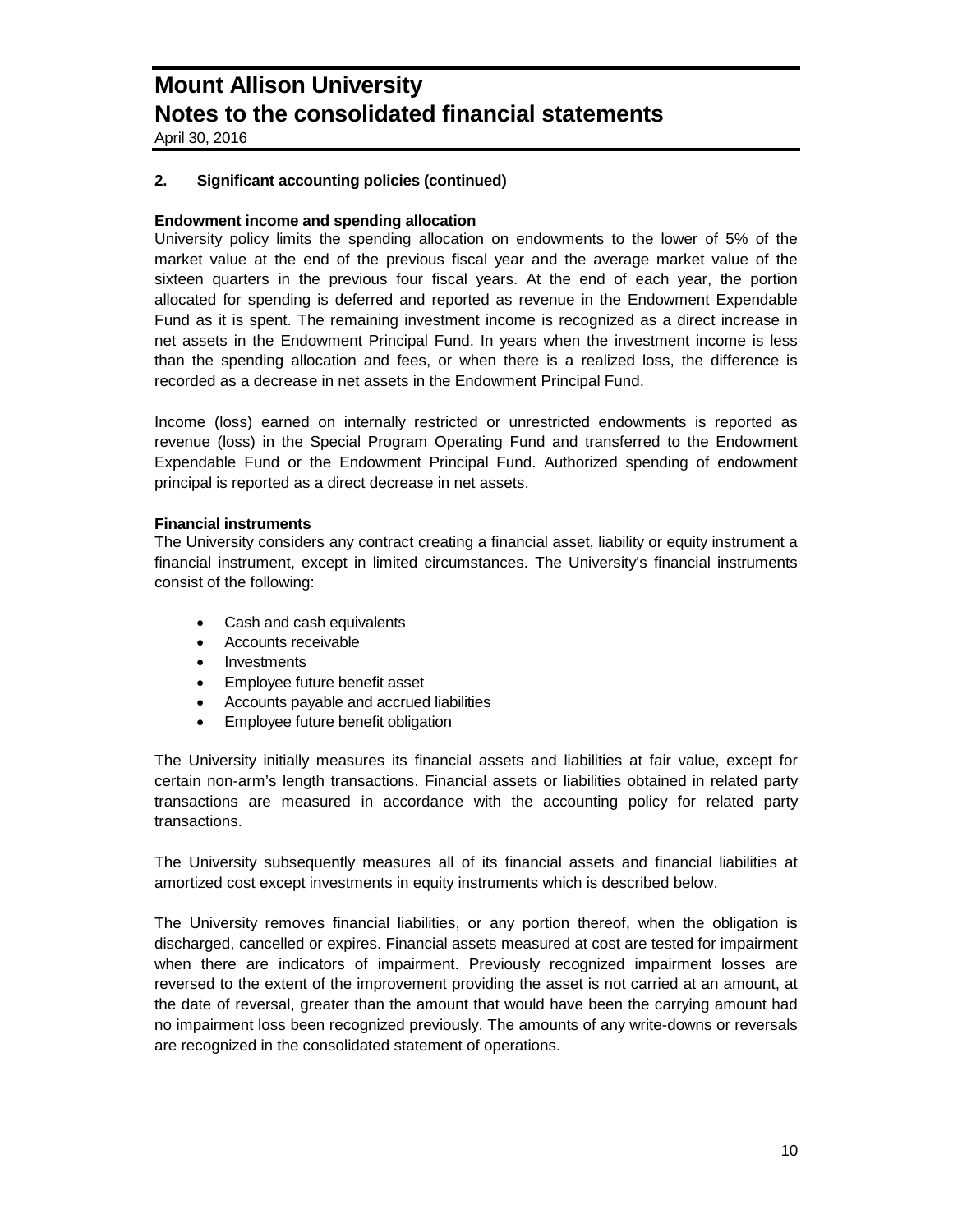April 30, 2016

### **2. Significant accounting policies (continued)**

### **Financial instruments (continued)**

The carrying values of cash and cash equivalents, accounts receivable and accounts payable approximate their fair market values due to the relatively short periods to maturity of the instruments.

Investments are accounted for at fair value except for certain non-endowed long term bonds and guaranteed investment certificates which are held to maturity and recorded on a cost basis with any premium or discount amortized on the effective interest basis.

Fair value is defined as estimates of the consideration that would be agreed upon between knowledgeable, willing parties who are under no obligation to act. Publicly traded securities are valued at quoted market values in an actively traded market. Private infrastructure investments, which comprise of shares or units in an externally managed pooled investment vehicle (such as a limited partnership) with underlying investments in private infrastructure assets are valued based on the latest valuation provided by the external investment manager of the fund, adjusted for subsequent cash receipts and distributions from the fund, and cash disbursements to the fund through April 30. The University believes that the carrying amount of these financial instruments is a reasonable estimate of fair value. Because private infrastructure investments are not readily traded, their estimated values are subject to uncertainty and therefore may differ from the value that would have been used had a ready market for such investments existed.

Transactions are recorded on a trade date basis and transaction costs are expensed as incurred.

Investment income, which consists of interest, dividends, income distributions from pooled funds, and realized and unrealized gains and losses, is recorded as investment income or endowment contributions in the consolidated statements of operations and changes in net assets.

### **Foreign currency**

Long term investments denominated in foreign currency are translated at exchange rates as of the date of the consolidated statement of financial position. Transactions denominated in foreign currencies are translated at the exchange rate in effect on the transaction date. Exchange gains and losses are accounted for in investment gains and losses.

### **Employee benefit plans**

The Plans' benefit obligation and service cost are determined based on the Plans' going concern obligation and current service cost as determined based on the last funding valuations and extrapolated to the fiscal year end date.

A valuation allowance will be charged against the defined benefit asset for any excess of the defined benefit asset over the expected future benefit the University expects to realize from a plan surplus. The University determines the expected future benefit as the present value of expected future employer current service costs for the current number of active employees.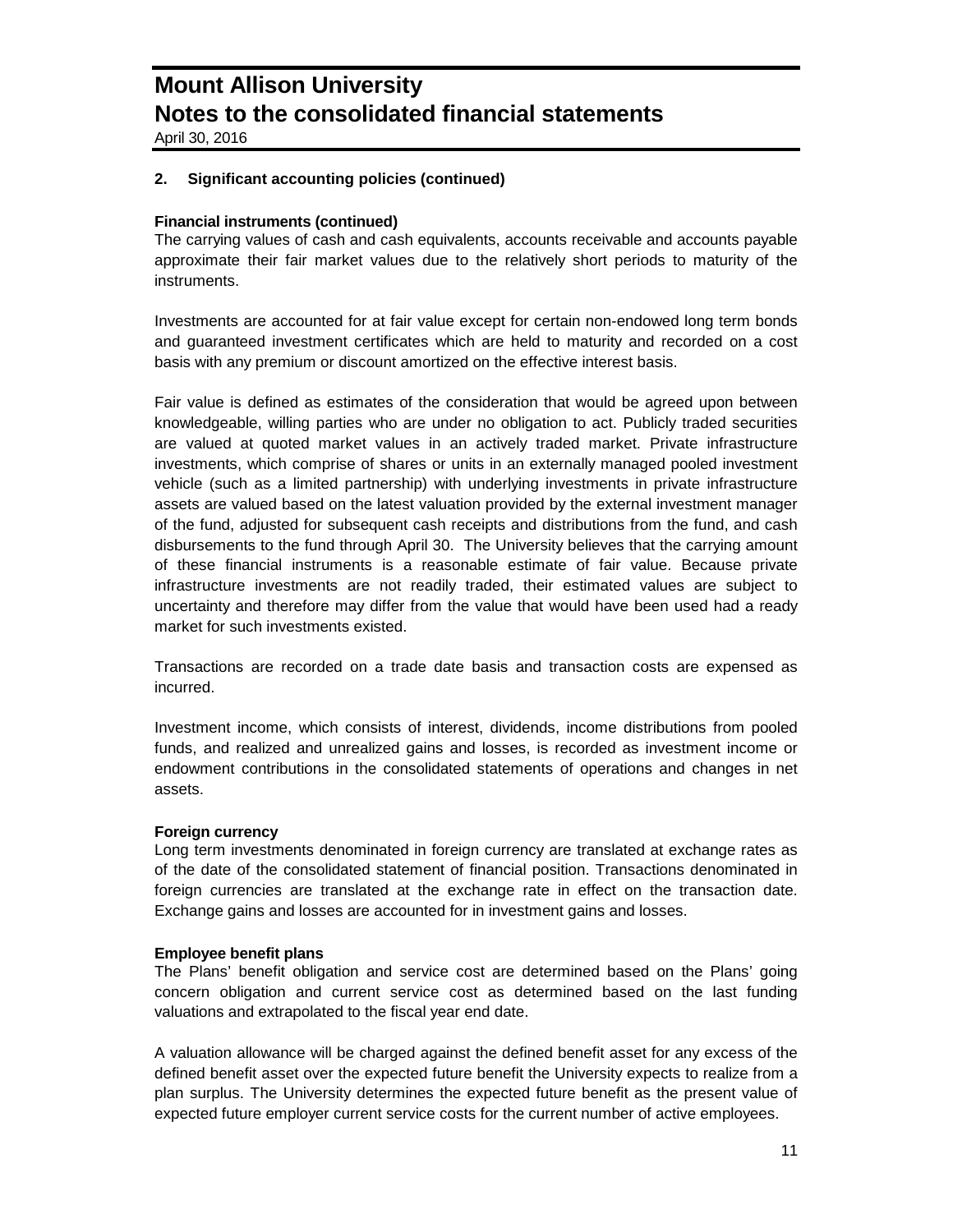April 30, 2016

### **2. Significant accounting policies (continued)**

### **Employee benefit plans (continued)**

Remeasurements and other items are recognized directly in net assets in the consolidated statement of changes in net assets.

The University records pension expenses in its consolidated financial statements, but it does not budget for those expenses. Rather, it budgets for pension contributions as determined by the University's actuaries in accordance with the New Brunswick Pension Benefits Act and the University's funding policy. Since pension contributions and pension cost or expenses are not the same in the case of the University's defined benefit pension plan, the difference is recorded as an internally restricted net asset (deficit).

#### **Controlled entities**

The University controls the activities of Conferences Mount Allison Inc., Mount Allison University Foundation and The Friends of Mount Allison University, Inc. through representation on their respective boards. The University owns 100% of the shares of Conferences Mount Allison Inc., a corporation established to attract additional conference contract revenue. Mount Allison University Foundation is a crown foundation established to assist with fundraising. The Friends of Mount Allison University, Inc. is a United States incorporated exempt organization used to facilitate fundraising from United States residents. The results of operations and net assets of these entities have been consolidated in these financial statements.

| 3.   | Cash and cash equivalents | 2016                      | 2015                   |
|------|---------------------------|---------------------------|------------------------|
| Cash | Short term investments    | 4,365,175 \$<br>8,288,402 | 3,331,611<br>5,992,737 |
|      |                           | 12,653,577                | \$<br>9,324,348        |

The University has a \$3 million line of credit with interest at prime. As at April 30, the balance outstanding was nil (2015 – nil).

| <b>Accounts receivable</b><br>4.                                                                                                                        | 2016                                                        |   | 2015                                                    |
|---------------------------------------------------------------------------------------------------------------------------------------------------------|-------------------------------------------------------------|---|---------------------------------------------------------|
| Student fees<br>Accrued interest and dividends<br>Federal and provincial government<br>Suppliers and other customers<br>Allowance for doubtful accounts | \$<br>460.681<br>79.101<br>2,516,071<br>794,109<br>(87,000) | S | 500,345<br>95,613<br>2,061,000<br>1,288,427<br>(99,000) |
|                                                                                                                                                         | 3,762,962                                                   |   | 3,846,385                                               |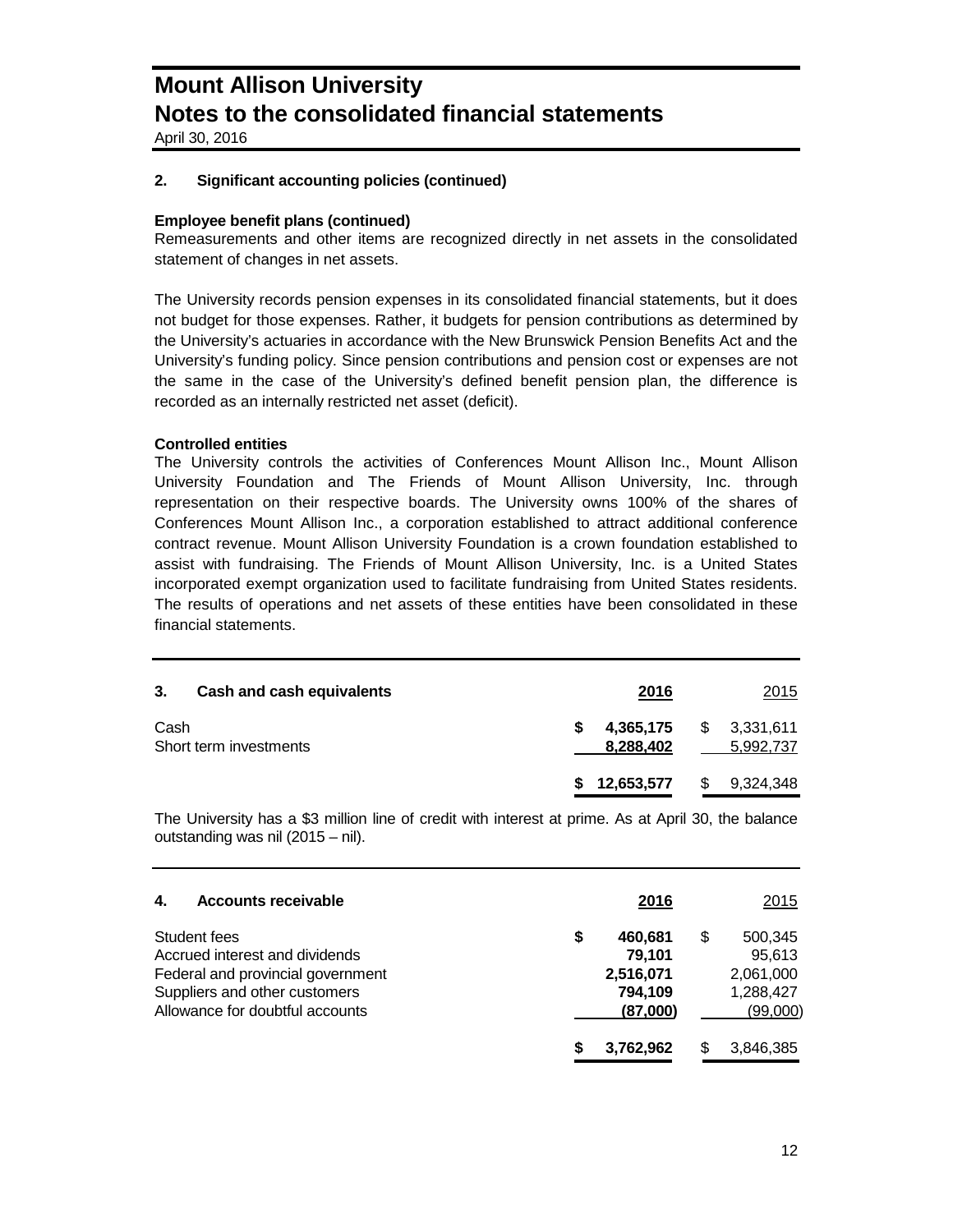April 30, 2016

| 5.<br><b>Investments</b>                                                                | 2016          | 2015           |
|-----------------------------------------------------------------------------------------|---------------|----------------|
| Investments (carried at amortized cost)<br>Bonds and guaranteed investment certificates | 3,695,580     | 4,543,450<br>S |
| Investments (carried at fair value)                                                     |               |                |
| Bonds and notes                                                                         | 33,362,432    | 44,066,551     |
| Canadian equities                                                                       | 31,120,317    | 32,149,834     |
| US equities                                                                             | 28,293,794    | 32,256,087     |
| Non-North American equities                                                             | 19,103,930    | 20,679,754     |
| Global small cap and low volatility equities                                            | 27,032,927    | 26,095,182     |
| Emerging market equities                                                                | 10,150,978    | 11.851.526     |
| Hedge funds                                                                             | 7,243,574     |                |
| Private infrastructure funds                                                            | 2,306,656     |                |
|                                                                                         | 158,614,608   | 167,098,934    |
|                                                                                         | \$162,310,188 | \$171.642.384  |

Bonds and notes include guaranteed investment certificates, investments in a Canadian passive bond fund, notes issued by Federal, Provincial and Municipal Governments and related Crown Corporations, and Canadian corporate bonds with interest rates ranging from 2.16% to 8.75% (2015 – 2.16% to 8.75%) with maturities up to July 2025 (2015 – July 2025).

Equity investments consist of investments in units of active and passive, single and multimanager pooled funds.

Hedge fund investments consist of units of pooled investments funds that invest primarily in cash or short term investments denominated in various currencies and which may purchase or sell exchange traded funds or options thereon, or may enter into various futures and forward contracts to gain the desired exposures to various asset classes including equities, government bonds, commodities and currencies.

Private infrastructure investments consist of units of pooled investment funds that invest primarily in real estate and other income generating properties.

In 2016, the University's investment income of \$3,197,841 (2015 - \$11,277,686) recorded in the consolidated statement of operations consists of income related to investments held for endowments of \$2,949,847 (2015 - \$10,956,877) and income of \$247,994 (2015 - \$320,809) on investments other than those held for endowments.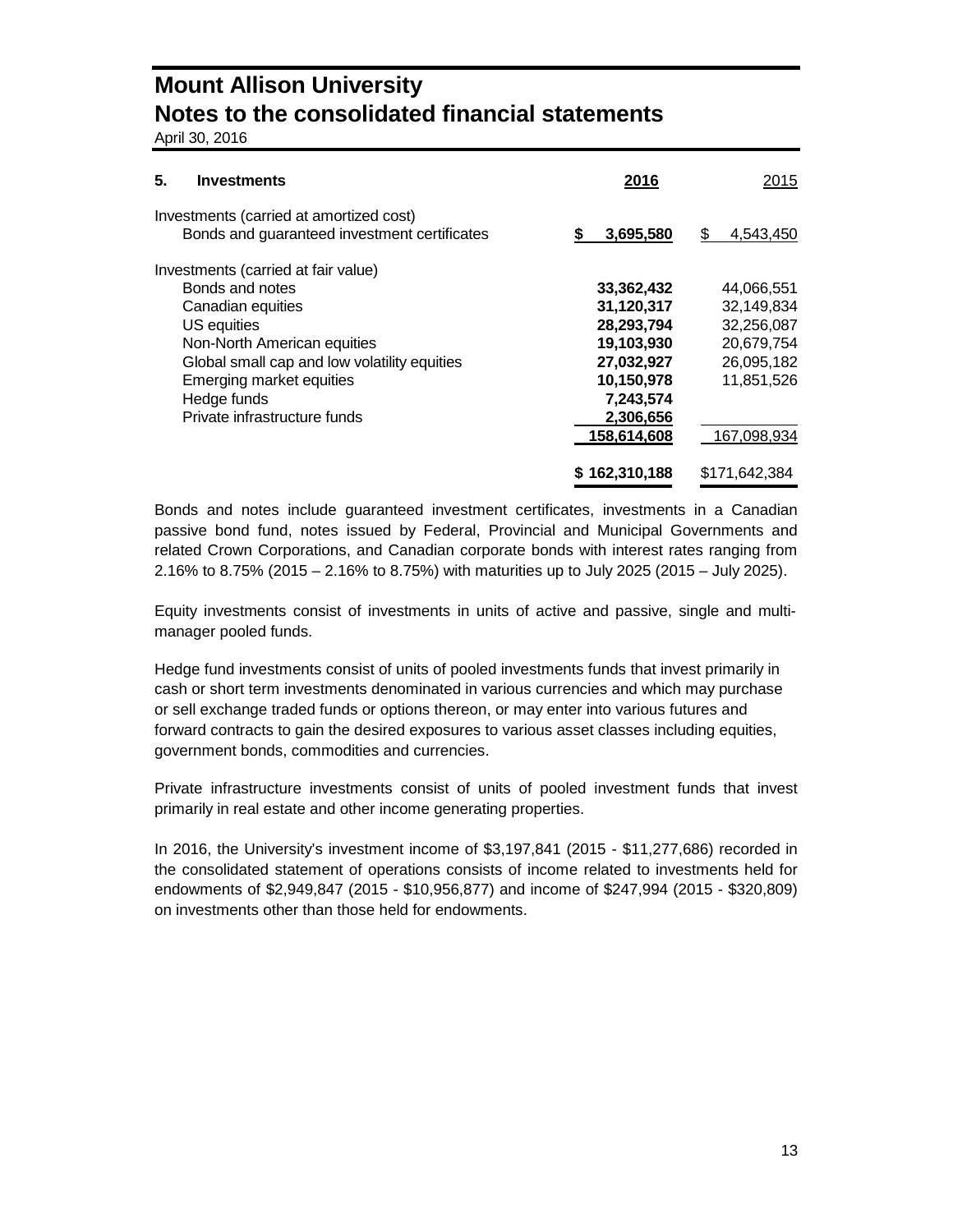April 30, 2016

| 6.<br><b>Capital assets</b>         | Cost          | Accumulated<br>Amortization | <b>Net Book</b><br>Value<br>2016 | Net Book<br>Value<br>2015 |
|-------------------------------------|---------------|-----------------------------|----------------------------------|---------------------------|
| <b>Buildings</b><br>Construction in | \$199,610,470 | \$105,566,322               | 94,044,148<br>S                  | 95,331,417                |
| progress                            | 2,892,058     |                             | 2,892,058                        | 174,318                   |
| Land improvements                   | 18,429,013    | 8,209,175                   | 10,219,838                       | 9,153,552                 |
| Equipment                           | 19,449,759    | 17,202,593                  | 2,247,166                        | 2,121,172                 |
| Land                                |               |                             |                                  |                           |
| Collections                         |               |                             |                                  |                           |
|                                     | 240,381,302   | 130,978,090                 | 109,403,212<br>S                 | 106,780,461<br>S          |

The Capital Asset Fund has loans outstanding in the amount of \$2,150,699 (2015 - \$720,508) to the other funds for the construction and renovations of buildings. Repayment of these loans will be made through appropriations from various funds. Interest is charged at the rate earned on the University's expendable funds.

### **7. Collections**

The University maintains five permanent library collections as well as the Owens Art Gallery Permanent Collection.

### **Library permanent collections**

The five library permanent collections are the Mary Mellish Archibald Memorial (MMAM) Collection, the Winthrop Pickard Bell (WPB) Collection of Acadiana, the Edgar and Dorothy Davidson Collection of Canadiana, the Government Documents Collection, and the Mount Allison Rare Book Collection. Additions are made to the first two collections each year from the income earned on endowments established for that purpose. The additions in 2016 on the MMAM and WPB collections were \$2,213 (2015 - \$2,634) and \$6,183 (2015 - \$7,536) respectively. The Government of Canada donates a large quantity of documents to the Government Documents Collection each year and, in addition, the University spent \$2,099 (2015 - \$1,743) for additions to this collection in 2016.

### **Owens Art Gallery permanent collection**

The Owens Art Gallery permanent collection consists of approximately 3,500 works, including historical and contemporary paintings, works on paper and sculptures of Canadian, European and American origin. The historical component of the Collection consists of approximately 300 18th and 19th century paintings and watercolours and a large collection of works by John Hammond. The contemporary collection consists of American and Canadian prints as well as paintings, sculpture, photography, and drawings. For the year ended April 30, 2016, donated artwork valued at approximately \$29,100 (2015 - \$29,050) and purchased acquisitions of approximately \$49,950 (2015 - \$nil) were added to the permanent collection.

### **8. Accounts payable and accrued liabilities**

Accounts payable and accrued liabilities include government remittances payable of \$541,788 (2015 - \$513,166).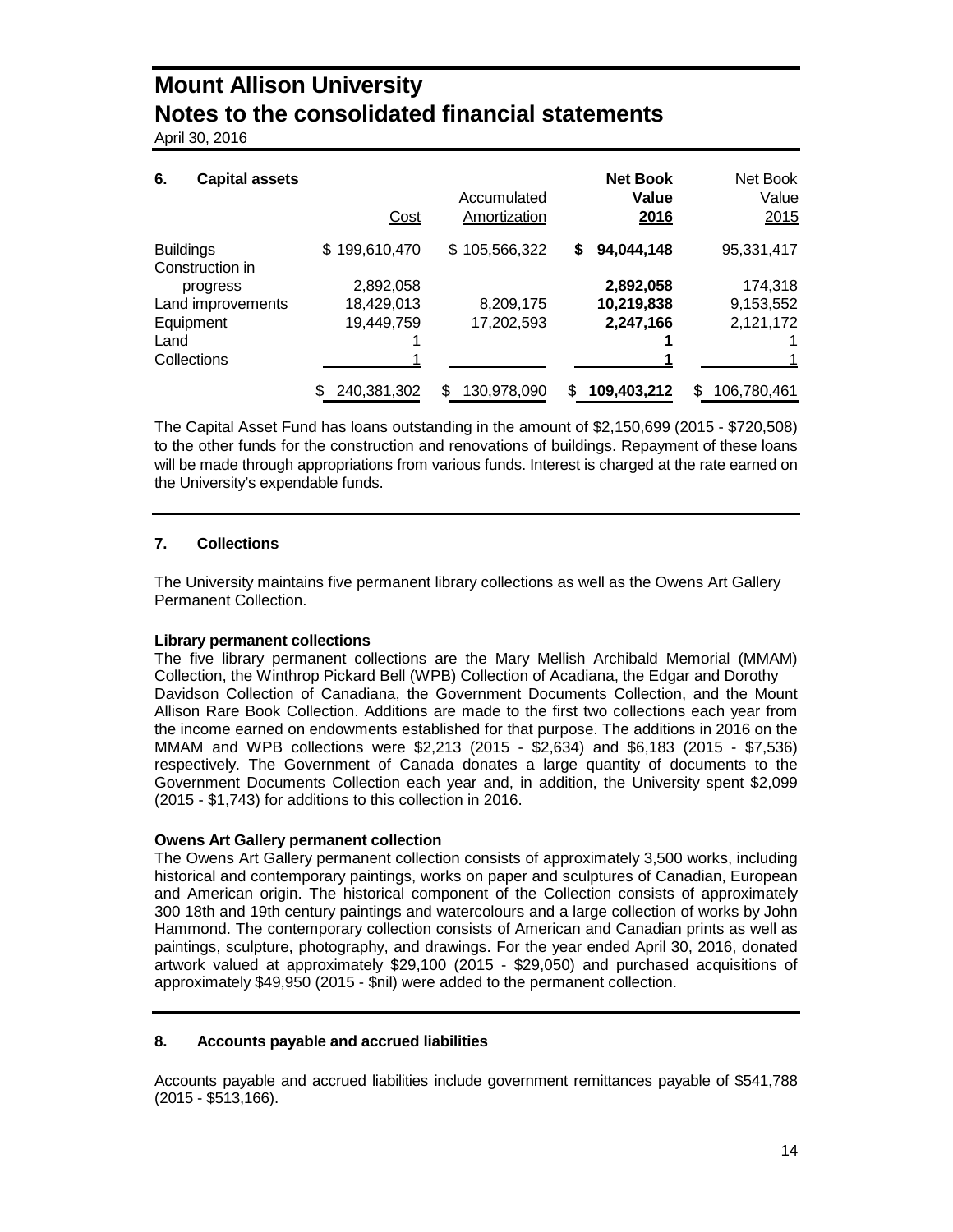April 30, 2016

### **9. Employee future benefit obligation**

The University has a defined benefit pension plan, a defined contribution pension plan and other post-retirement obligations.

The defined benefit plan covers most persons employed in a non-academic capacity. The plan is based on the final average earnings of members, allows for early retirement after age 55 and postponed retirement up to age 69. The pension payments are not indexed. The defined contribution plan covers primarily persons employed in an academic capacity. The University makes contributions of 8% of the plan members' salaries to this plan.

Included in other benefit plans is a retiring allowance program that provides a lump sum benefit to qualifying individuals at their date of termination or retirement. The program is available to employees in the CUPE 2338 and CUPE 3433 bargaining units and certain grandfathered non-bargaining unit and non-academic employees. The lump sum benefit paid at termination or retirement is equal to five days of pay for each year of service and is payable only if the participant has completed a minimum of ten years of employment at the date of termination of employment.

The most recent actuarial valuation for funding purposes of the defined benefit pension plan was as of September 30, 2015. The next actuarial valuation for funding purposes must be as of a date no later than September 30, 2016. The Plan's actuary has extrapolated the results of the September 30, 2015 actuarial valuation of the Plan for funding purposes to April 30, 2016 as follows:

|                                                         |   | <b>Pension Benefit Plans</b> |  |                                              |  |                                         | <b>Other Benefit Plans</b> |
|---------------------------------------------------------|---|------------------------------|--|----------------------------------------------|--|-----------------------------------------|----------------------------|
|                                                         |   | 2016                         |  | 2015                                         |  | 2016                                    | 2015                       |
| Fair value of Plan assets<br>Defined benefit obligation |   | 34,931,363                   |  | $$35,799,577$ $$36,670,854$ \$<br>33,387,212 |  | 1,659.828                               | 1.732.043                  |
| Accrued benefit asset<br>(liability)                    | S | 868.214 \$                   |  |                                              |  | 3,283,642 \$ (1,659,828) \$ (1,732,043) |                            |

The University recorded a remeasurement loss of \$2,990,698 (2015 – gain of \$1,436,913) in the pension benefit plans and a remeasurement gain of \$114,741 (2015 – loss of \$81,835) in the other benefit plans. Remeasurements and other items were recorded directly in the consolidated statement of changes in net assets.

Total cash payment for employee future benefits for 2016, consisting of cash contributed by the University to its defined benefit, defined contribution and other benefit plans was \$2,948,856 (2015 - \$2,748,666).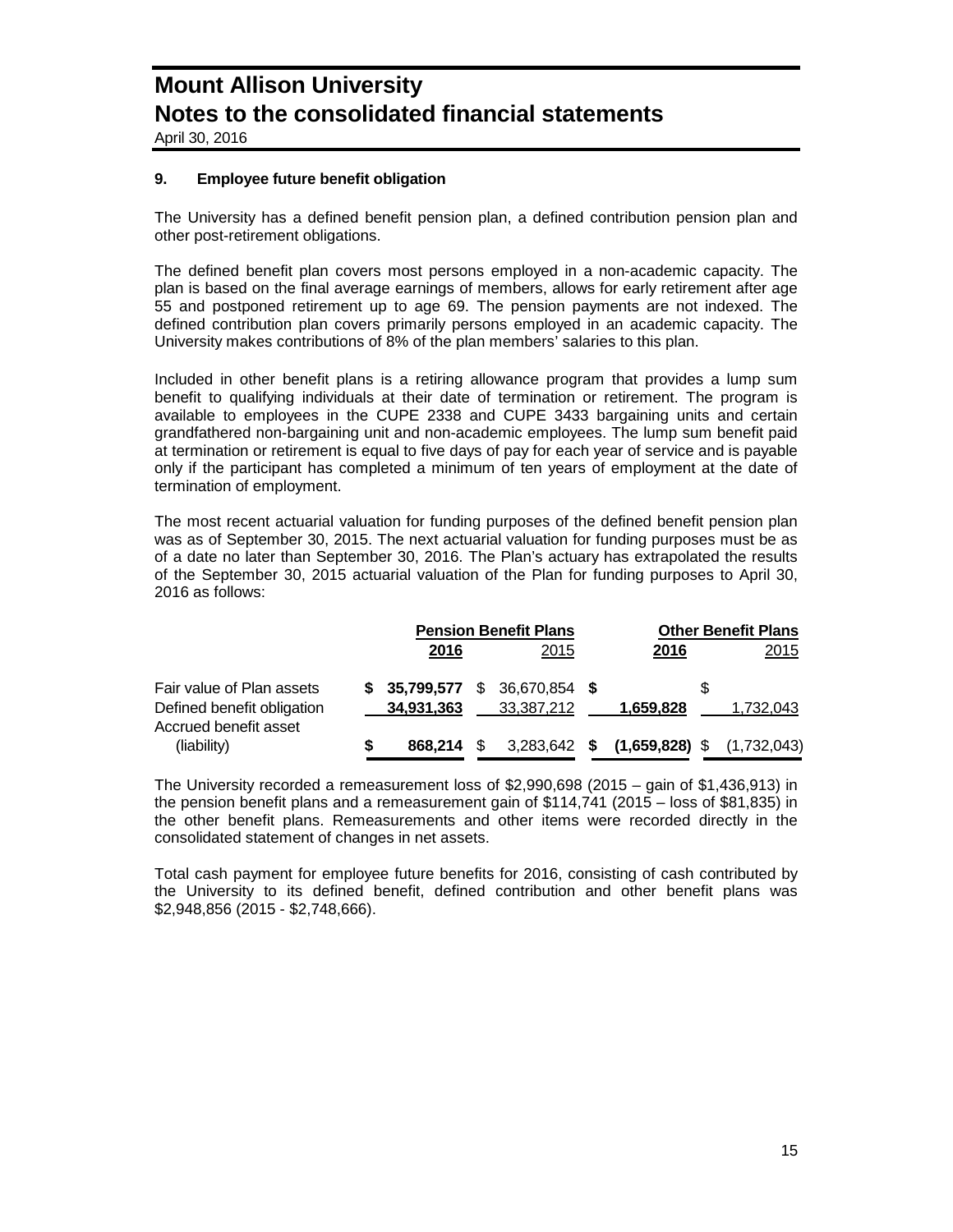April 30, 2016

### **10. Deferred contributions related to capital assets**

Deferred contributions related to capital assets are externally restricted expendable funds received in the current period or in a prior period to support capital assets which have not yet been spent. Changes in the deferred contributions related to capital assets balance is detailed in the following table:

|                                                                  | 2016            | 2015            |
|------------------------------------------------------------------|-----------------|-----------------|
| Beginning balance                                                | 61,812,874<br>S | \$57,615,019    |
| Add<br>Contributions for capital assets deferred during the year | 2,810,894       | 6,869,137       |
| Less<br>Deferred contributions amortized during the year         | (2,728,379)     | (2,671,282)     |
| Ending balance                                                   | 61,895,389      | 61,812,874<br>S |

### **11. Deferred contributions related to restricted and endowed funds**

Deferred contributions are externally restricted expendable funds received in the current period or in a prior period which have not yet been spent. Changes in the deferred contributions balance are detailed in the following tables:

|                                                              | Research        | Special<br>Program<br><u>Fund</u> | Special<br>Purpose and<br>Endowment<br><b>Expendable</b> |    | 2016        |
|--------------------------------------------------------------|-----------------|-----------------------------------|----------------------------------------------------------|----|-------------|
| Beginning balance                                            | \$<br>3,027,759 | \$<br>84,963                      | \$<br>9,013,911                                          | \$ | 12,126,633  |
| Add<br>Expendable<br>restricted<br>contributions<br>received | 3,499,164       | (699)                             | 9,054,181                                                |    | 12,552,646  |
| Less<br>Recognized as<br>revenue and<br>interfund transfers  | (2,848,389)     | (69, 771)                         | (6,501,503)                                              |    | (9,419,663) |
| Deferred to capital<br>assets                                | (440, 739)      |                                   | <u>(2,370,155)</u>                                       |    | (2,810,894) |
| Ending balance                                               | \$<br>3,237,795 | \$<br>14,493                      | \$<br>9,196,434                                          | S  | 12,448,722  |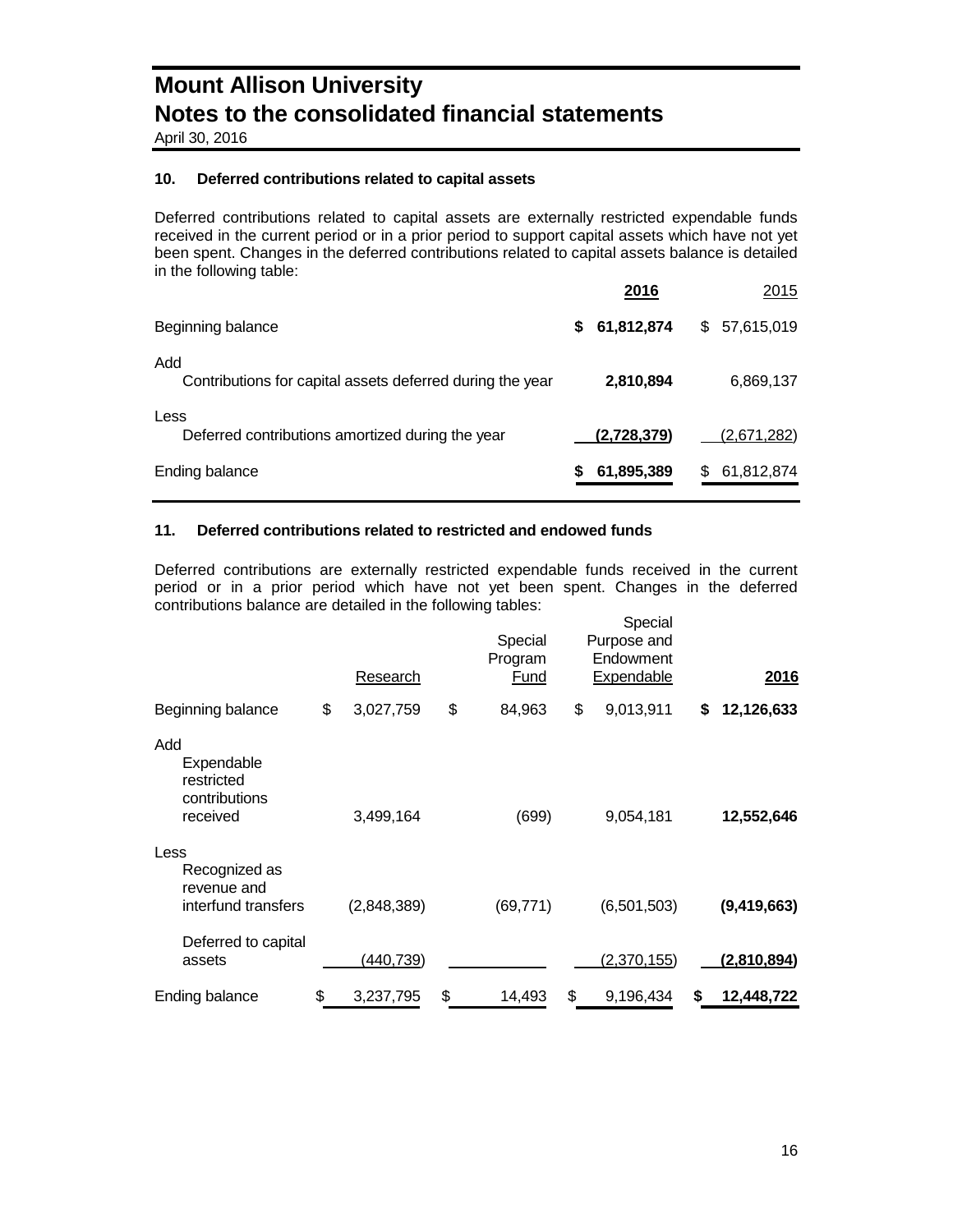April 30, 2016

### **11. Deferred contributions related to restricted and endowed funds (continued)**

|                                                              | Research        | Special<br>Program<br>Fund | Special<br>Purpose and<br>Endowment<br>Expendable | 2015             |
|--------------------------------------------------------------|-----------------|----------------------------|---------------------------------------------------|------------------|
| Beginning balance                                            | \$<br>3,166,440 | \$<br>35,218               | \$<br>9,394,543                                   | \$<br>12,596,201 |
| Add<br>Expendable<br>restricted<br>contributions<br>received | 3,187,069       | 45,731                     | 11,805,584                                        | 15,038,384       |
| Less<br>Recognized as<br>revenue and<br>interfund transfers  | (2,711,545)     | 4,014                      | (5,931,284)                                       | (8,638,815)      |
| Deferred to capital<br>assets                                | (614, 205)      |                            | (6,254,932)                                       | (6,869,137)      |
| Ending balance                                               | \$<br>3,027,759 | \$<br>84,963               | \$<br>9,013,911                                   | \$<br>12,126,633 |

### **12. Endowments**

The following table details the changes in the endowment funds

|                                                                             | 2016                       | 2015                       |
|-----------------------------------------------------------------------------|----------------------------|----------------------------|
| Beginning balance<br>Donations                                              | \$161,240,911<br>1,023,924 | \$139,031,052<br>8,625,979 |
| Investment income (loss)<br>Interfund transfers not related to donations or | (9,862,230)                | 13.464.249                 |
| Investment income                                                           | 22,070                     | 119,631                    |
| Total                                                                       | \$152,424,675              | \$161,240,911              |

The market value of the endowment funds is disclosed in note 5. Net assets restricted for endowment purposes consists of \$101,270,199 (2015 - \$106,626,684) externally restricted endowments and \$51,154,476 (2015 - \$54,614,227) internally restricted endowments.

In 2016, there was an investment loss, net of fees, of \$3,627,559. To fund this investment loss and the balance for the next year`s spending allocation of \$6,683,002, \$3,597,276 was deducted from internally restricted endowments, and the balance of \$6,713,285 was deducted from externally restricted endowments, recorded as a direct decrease in endowments.

In 2015, investment earnings, net of fees, of \$20,682,152 were earned on endowments, of which \$6,089,945 was made available for spending, \$5,285,729 was for the preservation of capital on internally restricted endowments, and the balance of \$9,306,478 was for the preservation of capital on externally restricted endowments, which was recorded as a direct increase in endowments.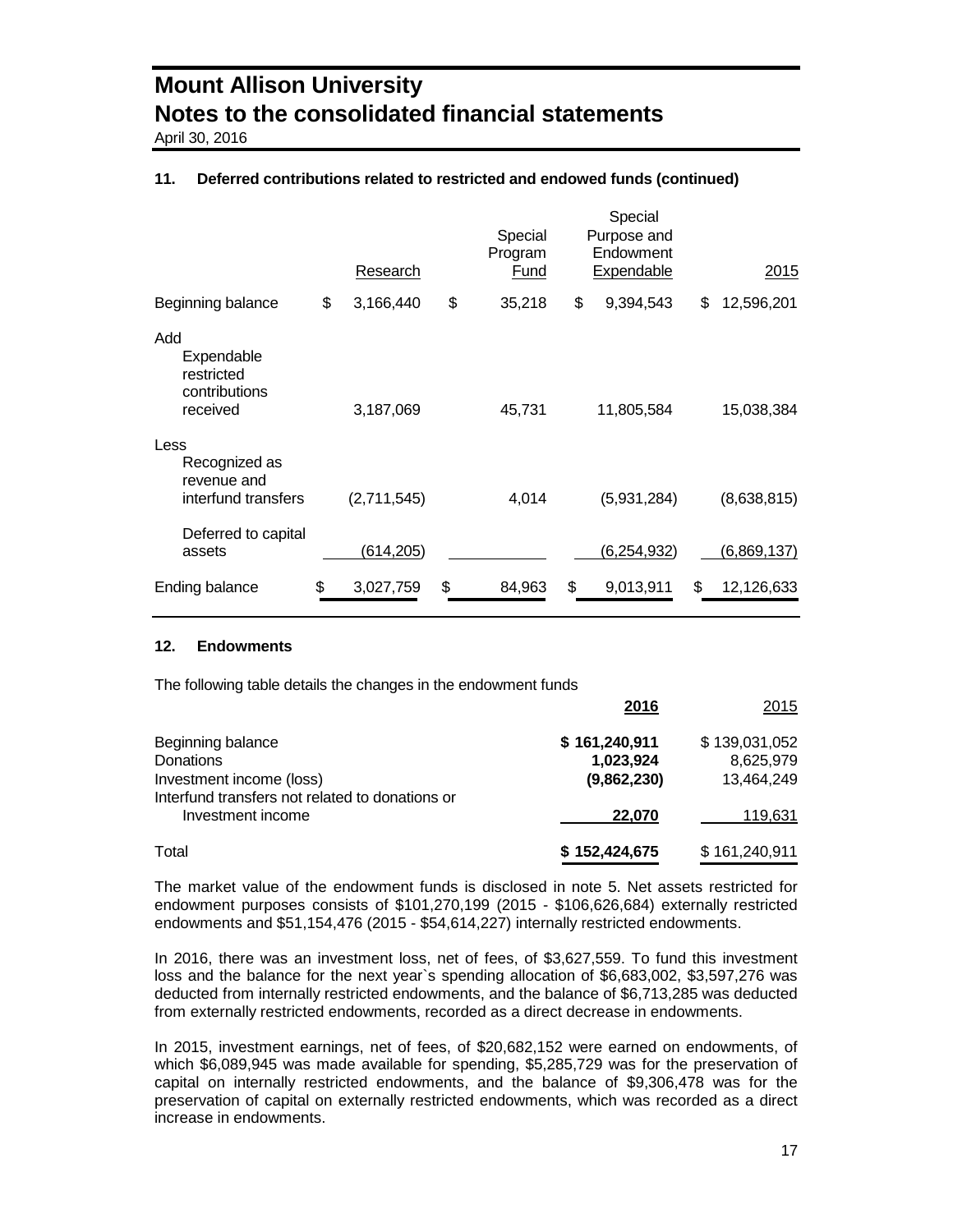April 30, 2016

### **13. Financial instruments**

The University is exposed to various risks in relation to its financial instruments. The main types of risks are market risk and credit risk:

### **Market risk**

Market risk refers to the impact on the University's cash flows due to fluctuations in interest rates and debt and equity markets. The primary risk exposures relates to investments held in foreign currencies, interest rate volatility, and other market risk. The University has formal policies and procedures in place governing asset mix and setting limits on the proportion of each asset class within the endowment or non-endowed bond and guaranteed investment certificate portfolios. Investments held in the University's endowment fund and non-endowed bond and guaranteed investment certificate portfolios are managed by professional investment managers who are monitored by University officials and committees of the University's Board of Regents

### **Credit risk**

Credit risk refers to the impact on the University's cash flows of the credit quality of the University's receivables. Credit risk mainly relates to the quality of student receivables. To reduce credit risk with student accounts, the University places restrictions on the issuance of grades and degrees until payment on account is made. The University also uses third party agencies to collect outstanding receivables.

### **14. Commitments**

As at April 30, 2016, the University had commitments for outstanding contractual arrangements related primarily to construction activities of approximately \$4,152,000 (2015 - \$3,106,000).

The private infrastructure investment is a private fund and contains a contractual commitment to remit funds over time in response to a series of capital calls to the investors by the fund manager. As of April 30, 2016, the University's uncalled commitment was approximately \$14.9 million. The capital committed is called by the manager over a pre-defined investment period, expected to be between three to five years from the date the private fund closed and will be funded by transfers from other investment asset allocations.

### **15. Contingent liabilities**

The University is a member of the Canadian Universities Reciprocal Insurance Exchange ("CURIE") self-insurance program. This self-insurance reciprocal involves a contractual agreement to share the insurance of property and liability risks of member universities for a term of not less than five years. This long-term period creates an environment for CURIE where financial risk can be spread over time as well as among subscribers. In the event premiums are not sufficient to cover claim settlements, the member universities would be subject to an assessment in proportion to their participation.

From time to time, the University is involved in litigation or proceedings relating to claims arising out of its operations in the ordinary course of business. It is the opinion of management that the aggregate amount of any potential liability is not expected to have a material adverse effect on the University's financial position or results and any claims arising out of the ordinary course of business are adequately provided for.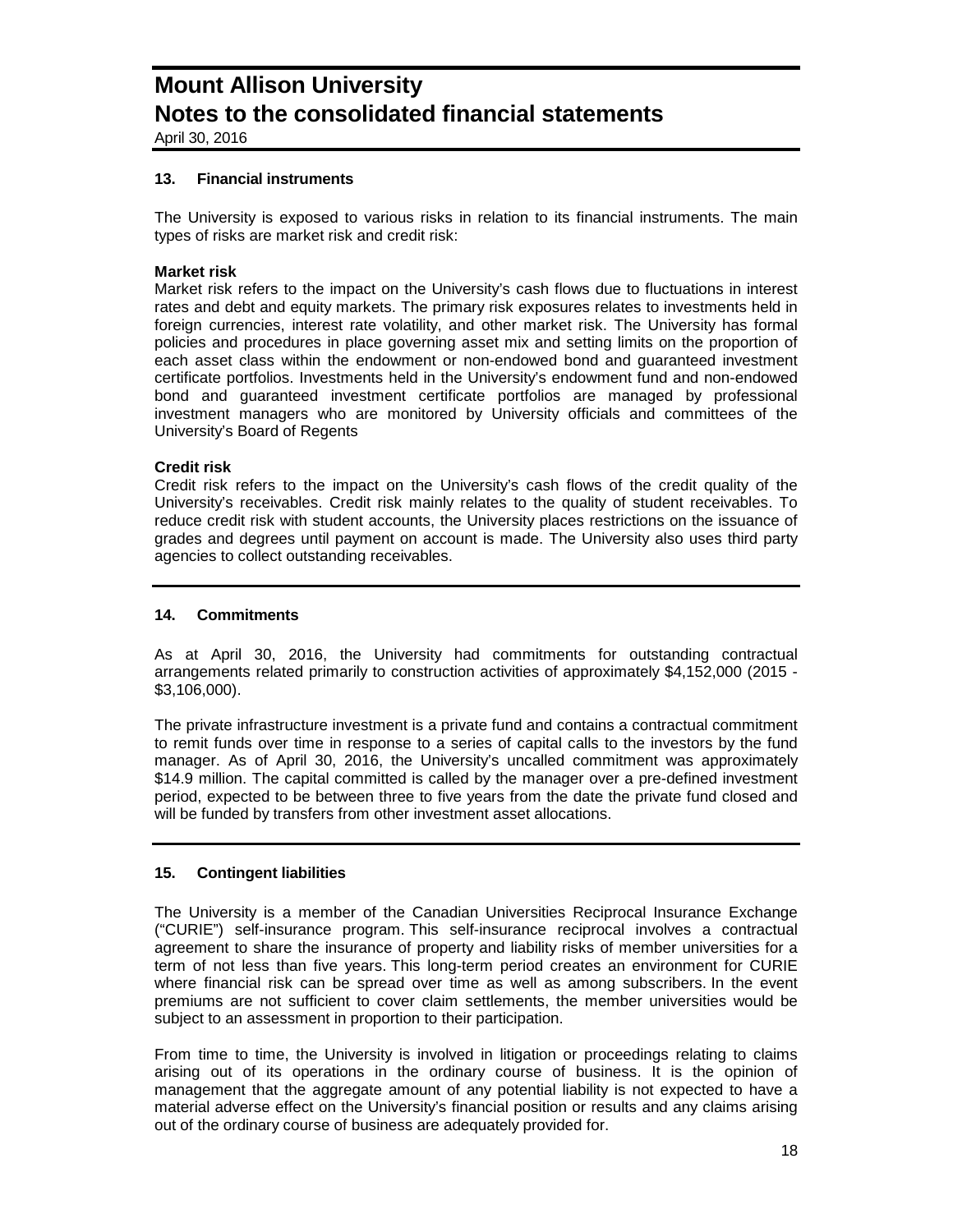April 30, 2016

### **16. Allocated expenses**

Certain costs are recorded in the General Operating Fund and and then allocated to other funds. The allocations are based on staff time and supply consumption used by each fund. The following table indicates the allocations made by type of expense.

|                                                        | Ancillary<br>Operating<br>Fund  | Endowment<br>Expendable<br>Fund | Total<br>2016                   |   | Total<br>2015                   |
|--------------------------------------------------------|---------------------------------|---------------------------------|---------------------------------|---|---------------------------------|
| Computing services<br>Administrative and               | \$<br>94.485                    | \$                              | \$<br>94.485                    |   | 86,819                          |
| general expenses<br>Physical plant<br>Student services | 729,381<br>1,769,358<br>123,085 | 112.948                         | 842,329<br>1,769,358<br>123,085 |   | 840,738<br>1,805,415<br>121,343 |
|                                                        | \$<br>2,716,309                 | \$<br>112,948                   | \$<br>2,829,257                 | S | 2,854,315                       |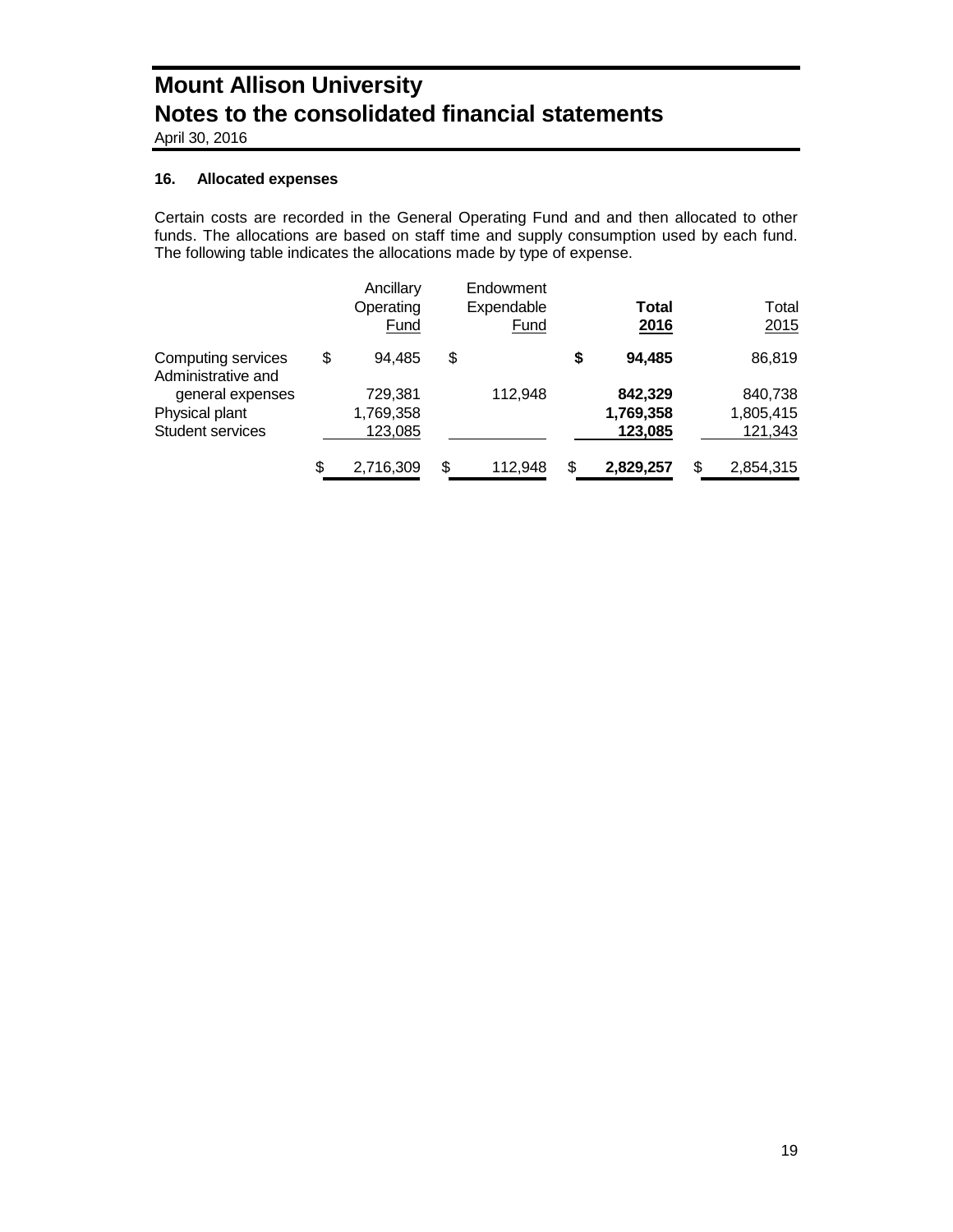### **Mount Allison University Schedule of operating funds, restricted funds and net assets invested in capital assets April 30, 2016** April 30, 2016 Schedule 1

|                                        | 2016                     | From schedule 2<br>General, Ancillary and Special<br>Program Operating Funds<br>2015 | 2016                 | From schedule 3<br>Research, Special Purpose and<br>Endowment Expendable Funds<br>2015 |               | 2016        | Net Assets Invested in<br><b>Capital Assets</b><br>2015 | <b>Total</b><br>2016    | Total<br>2015 |                         |
|----------------------------------------|--------------------------|--------------------------------------------------------------------------------------|----------------------|----------------------------------------------------------------------------------------|---------------|-------------|---------------------------------------------------------|-------------------------|---------------|-------------------------|
| <b>Revenues</b><br>Government grants - |                          |                                                                                      |                      |                                                                                        |               |             |                                                         |                         |               |                         |
| provincial                             | \$<br>21,376,264         | \$<br>20,783,052                                                                     | \$<br>1,065,629      | \$<br>664,035                                                                          | $\frac{1}{2}$ |             | \$                                                      | \$<br>22,441,893        | \$.           | 21,447,087              |
| Government grants -<br>federal         | 715,214                  | 656,335                                                                              | 2,171,982            | 2,308,661                                                                              |               |             |                                                         | 2,887,196               |               | 2,964,996               |
| Student fees                           | 30,775,748               | 30,175,877                                                                           |                      |                                                                                        |               |             |                                                         | 30,775,748              |               | 30,175,877              |
| Bequests and donations                 | 179,915                  | 249,206                                                                              | 1.076.630            | 1,269,123                                                                              |               |             |                                                         | 1,256,545               |               | 1,518,329               |
| Non-government grants                  |                          |                                                                                      | 529,824              | 393,921                                                                                |               |             |                                                         | 529,824                 |               | 393,921                 |
| Bookstore and conference               |                          |                                                                                      |                      |                                                                                        |               |             |                                                         |                         |               |                         |
| income<br>Investment income (loss)     | 2,309,663<br>(1,013,393) | 2,414,677<br>7,738,843                                                               | 4,211,234            | 3,538,843                                                                              |               |             |                                                         | 2,309,663<br>3,197,841  |               | 2,414,677<br>11,277,686 |
| Trust income                           | 72,083                   | 76,677                                                                               | 266,122              | 154,446                                                                                |               |             |                                                         | 338,205                 |               | 231,123                 |
| Other income                           | 1,600,304                | 1,461,766                                                                            | 29,153               | 27,064                                                                                 |               |             |                                                         | 1,629,457               |               | 1,488,830               |
| Amortization of deferred               |                          |                                                                                      |                      |                                                                                        |               |             |                                                         |                         |               |                         |
| capital contributions                  |                          |                                                                                      |                      |                                                                                        |               | 2,728,379   | 2,671,282                                               | 2,728,379               |               | 2,671,282               |
|                                        | 56,015,798               | 63,556,433                                                                           | 9,350,574            | 8,356,093                                                                              |               | 2,728,379   | 2,671,282                                               | 68,094,751              |               | 74,583,808              |
| <b>Expenses</b>                        |                          |                                                                                      |                      |                                                                                        |               |             |                                                         |                         |               |                         |
| Academic departments                   | 23,671,083               | 23,151,035                                                                           | 3,697,754            | 3,307,529                                                                              |               |             |                                                         | 27,368,837              |               | 26,458,564              |
| Library                                | 2,246,865                | 2.397.347                                                                            | 394,389              | 423,233                                                                                |               |             |                                                         | 2,641,254               |               | 2,820,580               |
| Computing services                     | 2,068,262                | 2,064,705                                                                            | 187,000              | 165,917                                                                                |               |             |                                                         | 2,255,262               |               | 2,230,622               |
| Administrative and                     |                          |                                                                                      |                      |                                                                                        |               |             |                                                         |                         |               |                         |
| general services<br>Physical plant     | 7,307,817<br>10,113,318  | 7,770,555<br>8,962,127                                                               | 1.036.203<br>368,032 | 976,492<br>26,067                                                                      |               |             |                                                         | 8.344.020<br>10,481,350 |               | 8,747,047<br>8,988,194  |
| Student services                       | 2,910,514                | 3,277,986                                                                            | 3,897,577            | 3,320,272                                                                              |               |             |                                                         | 6,808,091               |               | 6,598,258               |
| Ancillary services                     | 6,302,870                | 6,038,996                                                                            |                      |                                                                                        |               |             |                                                         | 6,302,870               |               | 6,038,996               |
| Amortization of                        |                          |                                                                                      |                      |                                                                                        |               |             |                                                         |                         |               |                         |
| capital assets                         |                          |                                                                                      |                      |                                                                                        |               | 4.589.684   | 4.566.456                                               | 4,589,684               |               | 4,566,456               |
|                                        | 54,620,729               | 53,662,751                                                                           | 9,580,955            | 8,219,510                                                                              |               | 4,589,684   | 4,566,456                                               | 68,791,368              |               | 66,448,717              |
| Revenues over                          |                          |                                                                                      |                      |                                                                                        |               |             |                                                         |                         |               |                         |
| expenses (expenses                     |                          |                                                                                      |                      |                                                                                        |               |             |                                                         |                         |               |                         |
| over revenues)                         | 1,395,069                | 9.893.682                                                                            | \$<br>(230, 381)     | \$<br>136,583                                                                          | S             | (1,861,305) | \$<br>(1,895,174)                                       | \$<br>(696, 617)        | ß.            | 8,135,091               |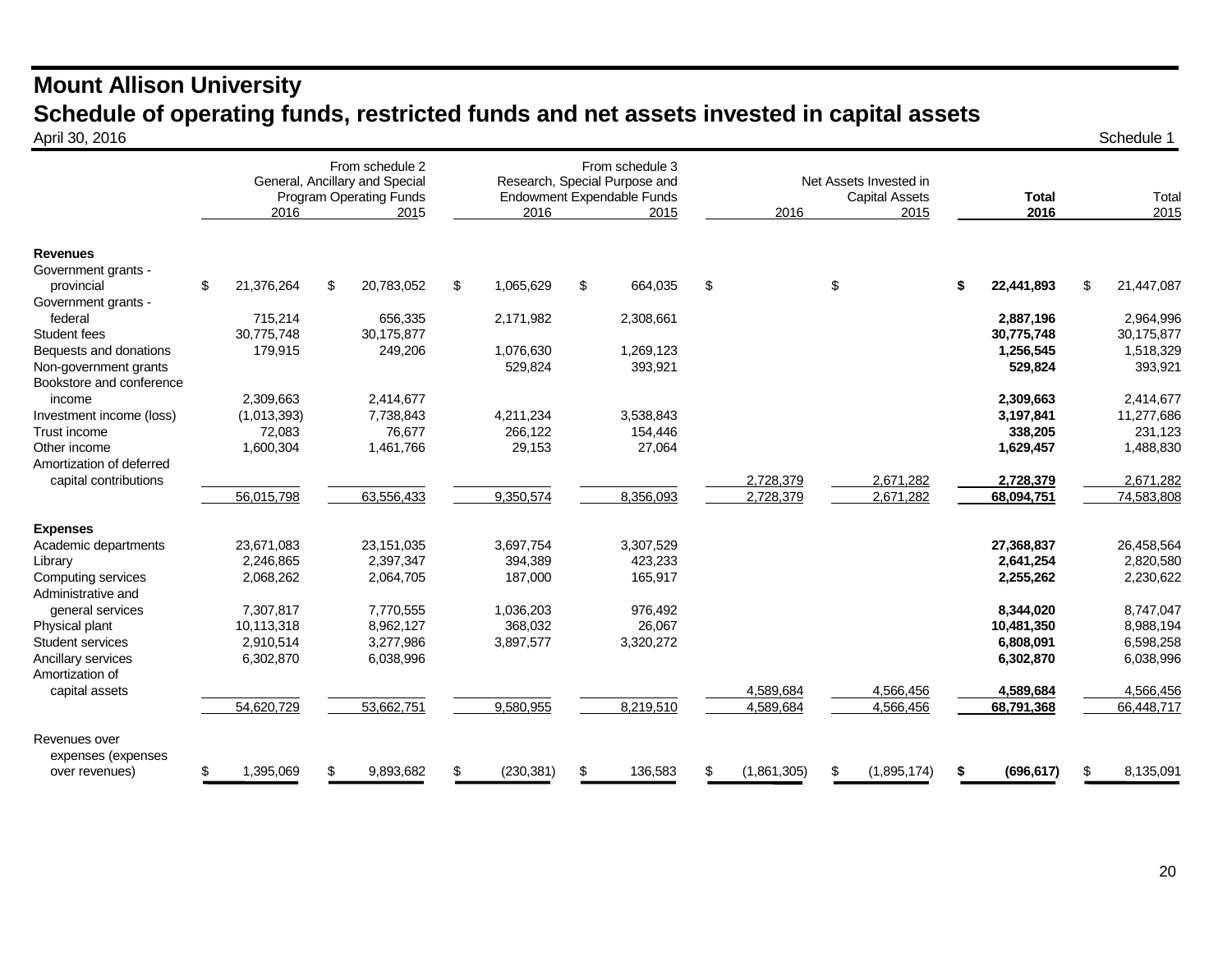### **Mount Allison University Schedule of general, ancillary and special program operating funds** April 30, 2016 April 30, 2016 Schedule 2

|                                          | <b>General Operating Fund</b><br>2016<br>2015 |    |            | <b>Ancillary Operating Fund</b><br>2016<br>2015 |            |    |            |    | 2016        |    | Special Program Operating Fund<br>2015 | <b>Total</b><br>2016 |    | Total<br>2015 |
|------------------------------------------|-----------------------------------------------|----|------------|-------------------------------------------------|------------|----|------------|----|-------------|----|----------------------------------------|----------------------|----|---------------|
|                                          |                                               |    |            |                                                 |            |    |            |    |             |    |                                        |                      |    |               |
| <b>Revenues</b>                          |                                               |    |            |                                                 |            |    |            |    |             |    |                                        |                      |    |               |
| Government grants -                      |                                               |    |            |                                                 |            |    |            |    |             |    |                                        |                      |    |               |
| provincial                               | \$<br>21,309,149                              | \$ | 20,713,749 | \$                                              |            | \$ |            | \$ | 67,115      | \$ | 69,303                                 | 21,376,264           | \$ | 20,783,052    |
| Government grants -                      |                                               |    |            |                                                 |            |    |            |    |             |    |                                        |                      |    |               |
| federal                                  | 715,214                                       |    | 656,335    |                                                 |            |    |            |    |             |    |                                        | 715,214              |    | 656,335       |
| Student fees                             | 20,516,092                                    |    | 20,652,117 |                                                 | 10,259,656 |    | 9,523,760  |    |             |    |                                        | 30,775,748           |    | 30,175,877    |
| Bequests and donations                   |                                               |    |            |                                                 |            |    |            |    | 179,915     |    | 249,206                                | 179,915              |    | 249,206       |
| Bookstore and                            |                                               |    |            |                                                 |            |    |            |    |             |    |                                        |                      |    |               |
| conference                               |                                               |    |            |                                                 | 2,309,663  |    | 2,414,677  |    |             |    |                                        | 2,309,663            |    | 2,414,677     |
| Investment income (loss)                 | 247,994                                       |    | 233,515    |                                                 |            |    |            |    | (1,261,387) |    | 7,505,328                              | (1,013,393)          |    | 7,738,843     |
| Trust income                             |                                               |    |            |                                                 |            |    |            |    | 72,083      |    | 76,677                                 | 72,083               |    | 76,677        |
| Other income                             | 840,699                                       |    | 832,824    |                                                 | 565,528    |    | 526,718    |    | 194.077     |    | 102,224                                | 1,600,304            |    | 1,461,766     |
|                                          | 43,629,148                                    |    | 43,088,540 |                                                 | 13,134,847 |    | 12,465,155 |    | (748, 197)  |    | 8,002,738                              | 56,015,798           |    | 63,556,433    |
| <b>Expenses</b>                          |                                               |    |            |                                                 |            |    |            |    |             |    |                                        |                      |    |               |
| Academic departments                     | 23,184,317                                    |    | 22,699,780 |                                                 |            |    |            |    | 486,766     |    | 451,255                                | 23,671,083           |    | 23, 151, 035  |
| Library                                  | 2,246,865                                     |    | 2,397,347  |                                                 |            |    |            |    |             |    |                                        | 2,246,865            |    | 2,397,347     |
| Computing services                       | 1,973,777                                     |    | 1,977,886  |                                                 | 94,485     |    | 86,819     |    |             |    |                                        | 2,068,262            |    | 2,064,705     |
| Administrative and                       |                                               |    |            |                                                 |            |    |            |    |             |    |                                        |                      |    |               |
| general services                         | 4,840,206                                     |    | 5,278,585  |                                                 | 729,381    |    | 728,484    |    | 1,738,230   |    | 1,763,486                              | 7,307,817            |    | 7,770,555     |
| Physical plant                           | 6,902,712                                     |    | 5,617,753  |                                                 | 3,210,606  |    | 3,344,374  |    |             |    |                                        | 10,113,318           |    | 8,962,127     |
| Student services                         | 2,781,087                                     |    | 3,152,202  |                                                 | 123,085    |    | 121,343    |    | 6,342       |    | 4,441                                  | 2,910,514            |    | 3,277,986     |
| Ancillary services                       |                                               |    |            |                                                 | 6,302,870  |    | 6,038,996  |    |             |    |                                        | 6,302,870            |    | 6,038,996     |
|                                          | 41,928,964                                    |    | 41,123,553 |                                                 | 10,460,427 |    | 10,320,016 |    | 2,231,338   |    | 2,219,182                              | 54,620,729           |    | 53,662,751    |
| Revenues over expenses<br>(expenses over |                                               |    |            |                                                 |            |    |            |    |             |    |                                        |                      |    |               |
| revenues)                                | 1,700,184                                     | .ፍ | 1,964,987  |                                                 | 2,674,420  |    | 2,145,139  |    | (2,979,535) | £. | 5,783,556                              | 1,395,069            | ß. | 9,893,682     |